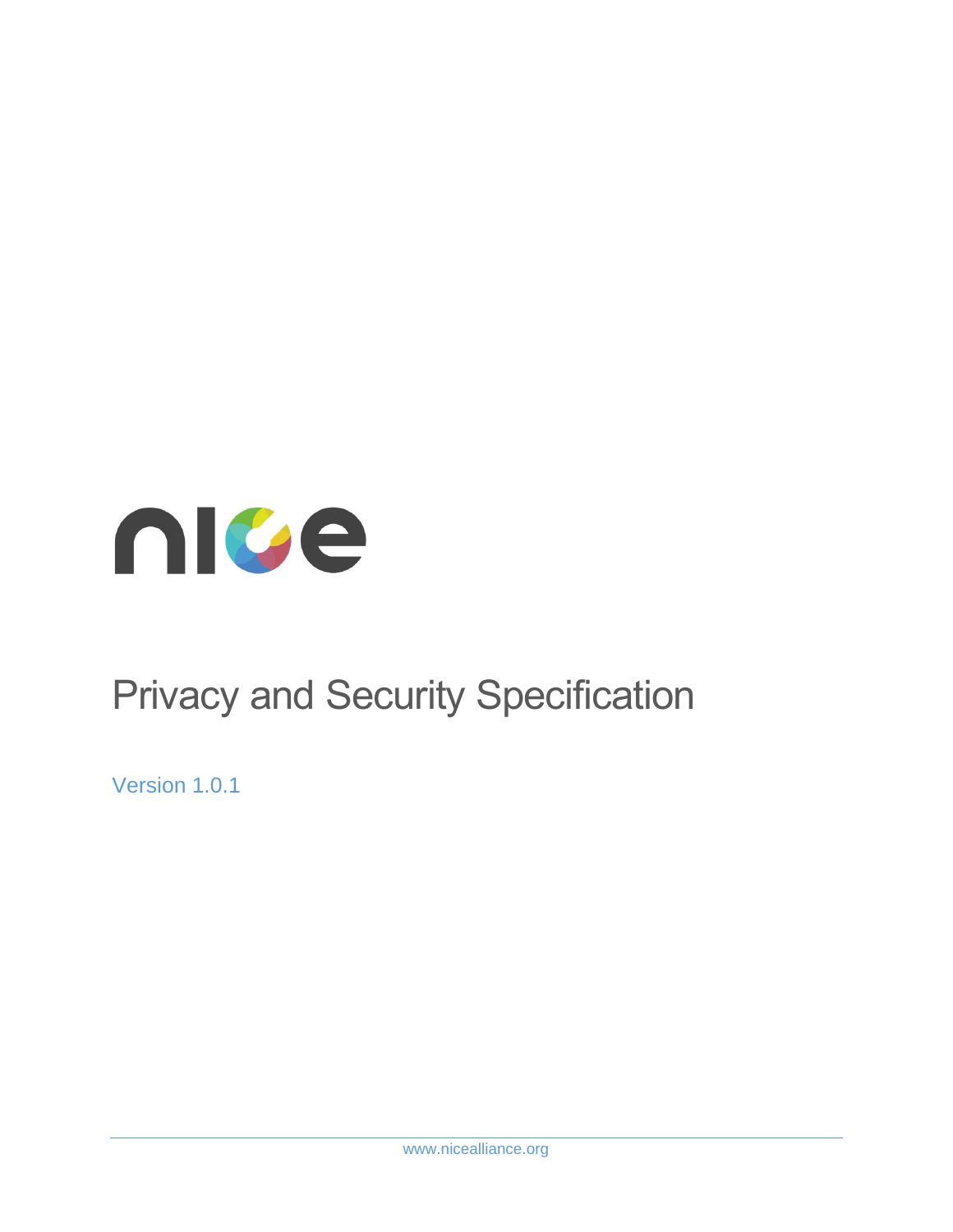Copyright 2019 NICE Alliance Promoters and other contributors to this document. All rights reserved. Third-party trademarks and names are the property of their respective owners.

Recipients of this document may copy, distribute, publish, or display this document so long as this copyright notice, license and disclaimer are retained with all copies of the document. No license is granted to modify this document.

THIS DOCUMENT IS PROVIDED "AS IS" AND WITHOUT WARRANTY OF ANY KIND. THE NICE ALLIANCE PROMOTERS AND ANY CONTRIBUTORS MAKE OR HAVE MADE NO REPRESENTATIONS OR WARRANTIES WHATSOEVER EXPRESS OR IMPLIED, STATUTORY OR OTHERWISE, REGARDING THE CONTENTS OF THIS DOCUMENTS AND/OR USE THEREOF, INCLUDING WITHOUT LIMITATION, ANY REPRESENTATION OR WARRANTY OF ACCURACY, RELIABILITY, MERCHANTABILITY, GOOD TITLE, NON-INFRINGEMENT, OR FITNESS FOR ANY PARTICULAR PURPOSE.

IN NO EVENT SHALL THE NICE ALLIANCE PROMOTERS, ANY CONTRIBUTORS OR THEIR AFFILIATES, INCLUDING THEIR RESPECTIVE EMPLOYEES, DIRECTORS, OFFICERS OR AGENTS, BE LIABLE FOR ANY DIRECT, INDIRECT, SPECIAL, INCIDENTAL, PUNITIVE OR CONSEQUENTIAL DAMAGES, ARISING OUT OF OR RELATING TO ANY USE OR DISTRIBUTION OF OR INABILITY TO USE THIS DOCUMENT (INCLUDING FUTURE UPDATES TO THIS DOCUMENTS), WHETHER OR NOT (1) SUCH DAMAGES ARE BASED UPON TORT, NEGLIGENCE, FRAUD, WARRANTY, CONTRACT OR ANY OTHR LEGAL THEORY, (2) THE NICE ALLIANCE PROMOTERS, CONTRIBUTORS OR THEIR AFFILIATES HAVE BEEN ADVISED OF THE POSSIBILITY OF SUCH DAMAGES; OR (3) SUCH DAMAGES WERE REASONABLY FORESEEABLE.

THIS DOCUMENT IS SUBJECT TO CHANGE AND UPDATED VERSIONS MAY BE DEVELOPED BY THE NICE ALLIANCE PROMOTERS.

Scenera, Inc., Nikon Corporation, Sony Semiconductor Solutions Corporation, Wistron Corporation and Hon Hai Precision Industry Co., Ltd.(NICE Alliance Promoters) contributed to this document.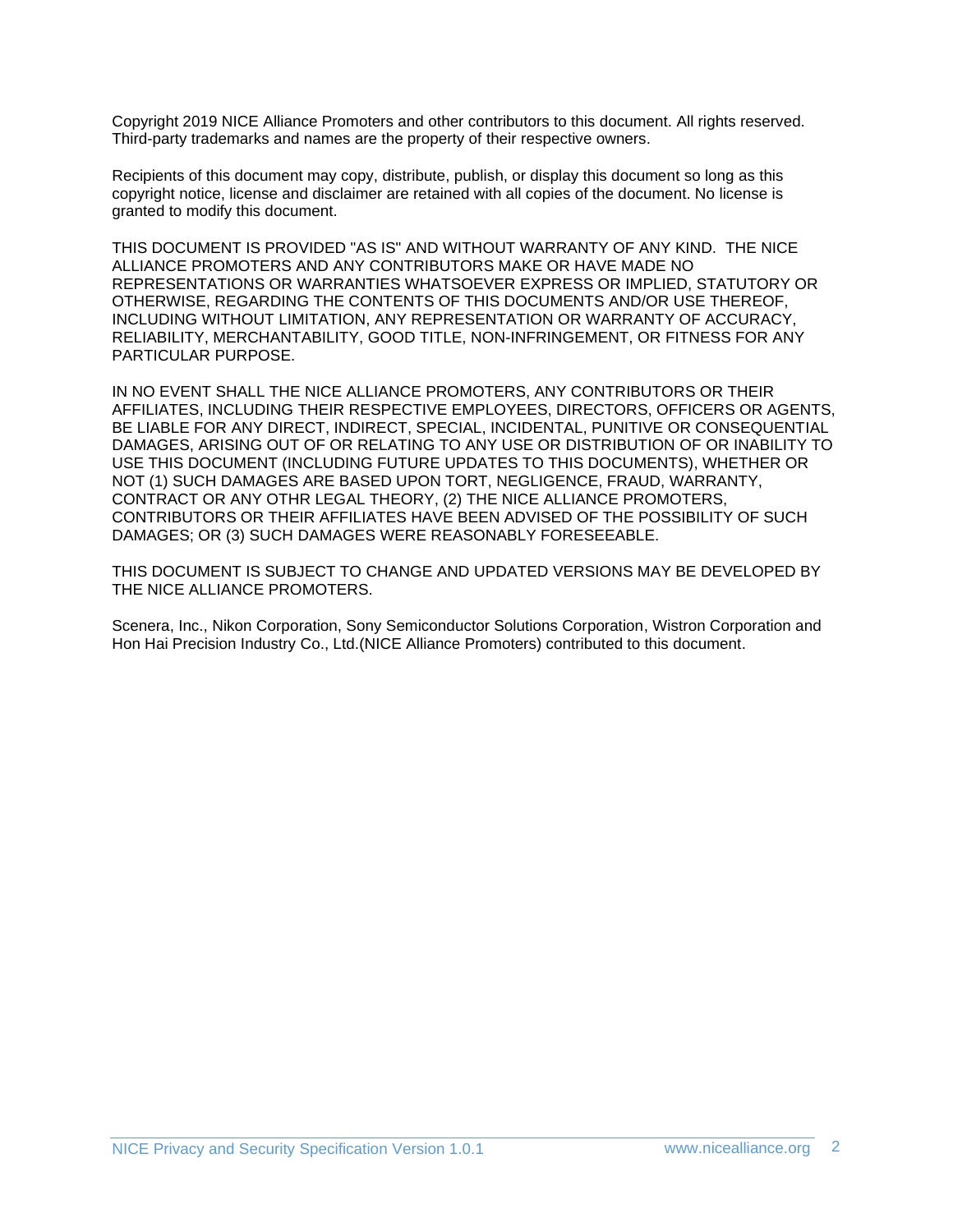# Revision History

| Version            | Date        | Comments                   |
|--------------------|-------------|----------------------------|
| 0.9 <sub>rc1</sub> | 13 Nov 2018 | First draft                |
| 0.9 <sub>rc2</sub> | 25 Feb 2019 | Second draft               |
| 0.9                | 25 Mar 2019 | Final draft                |
| 1.0                | 22 May 2019 | Final release              |
| 1.0.1              | 20 Dec 2019 | No change from version 1.0 |

# **Contributors**

| <b>Name</b>        | Company |
|--------------------|---------|
| Andrew Wajs        | Scenera |
| Aviram Cohen       | Scenera |
| Munehiro Shimomura | Sony    |
| Hironori Miyoshi   | Sony    |
| <b>Wendy Tin</b>   | Wistron |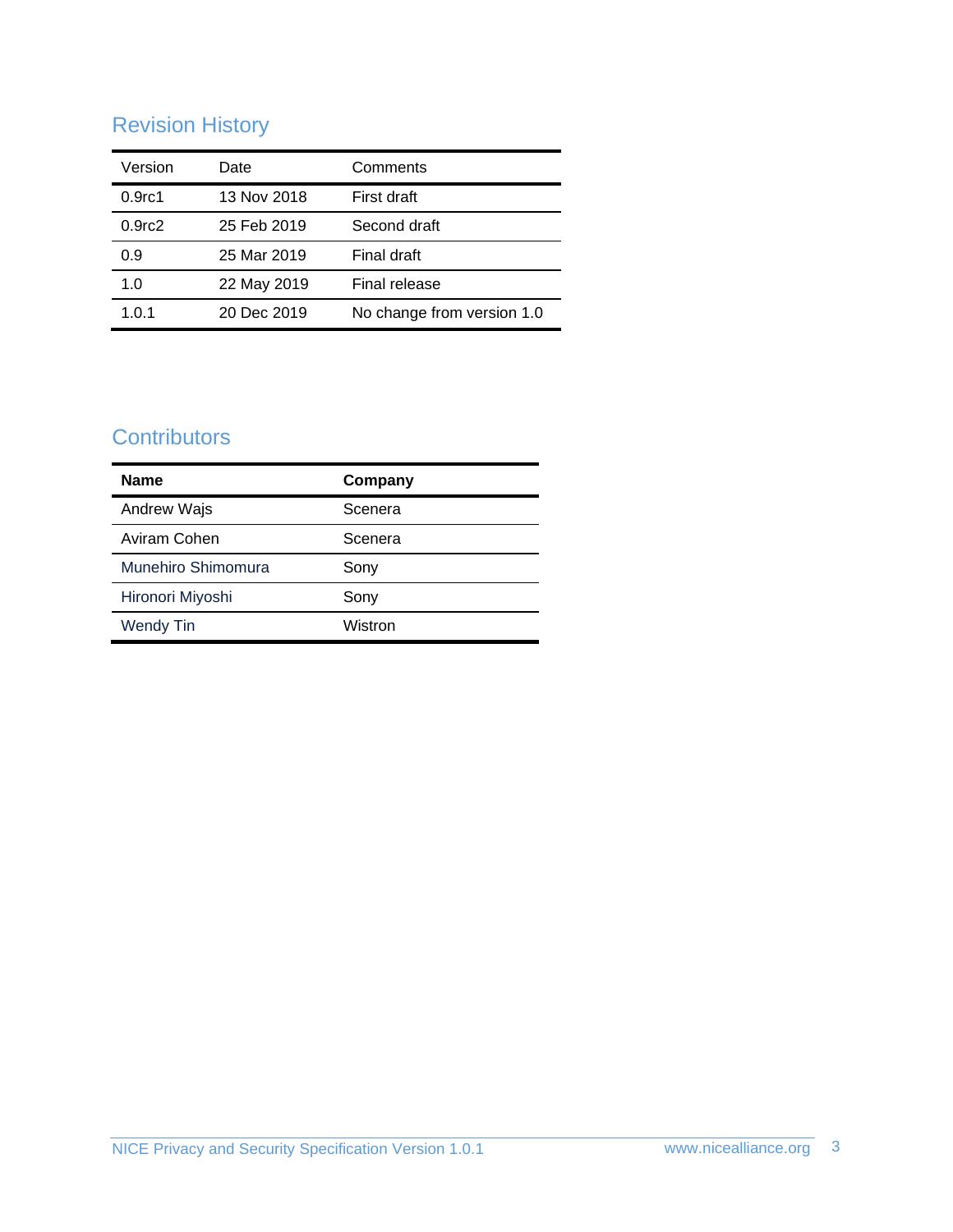# **Table of Contents**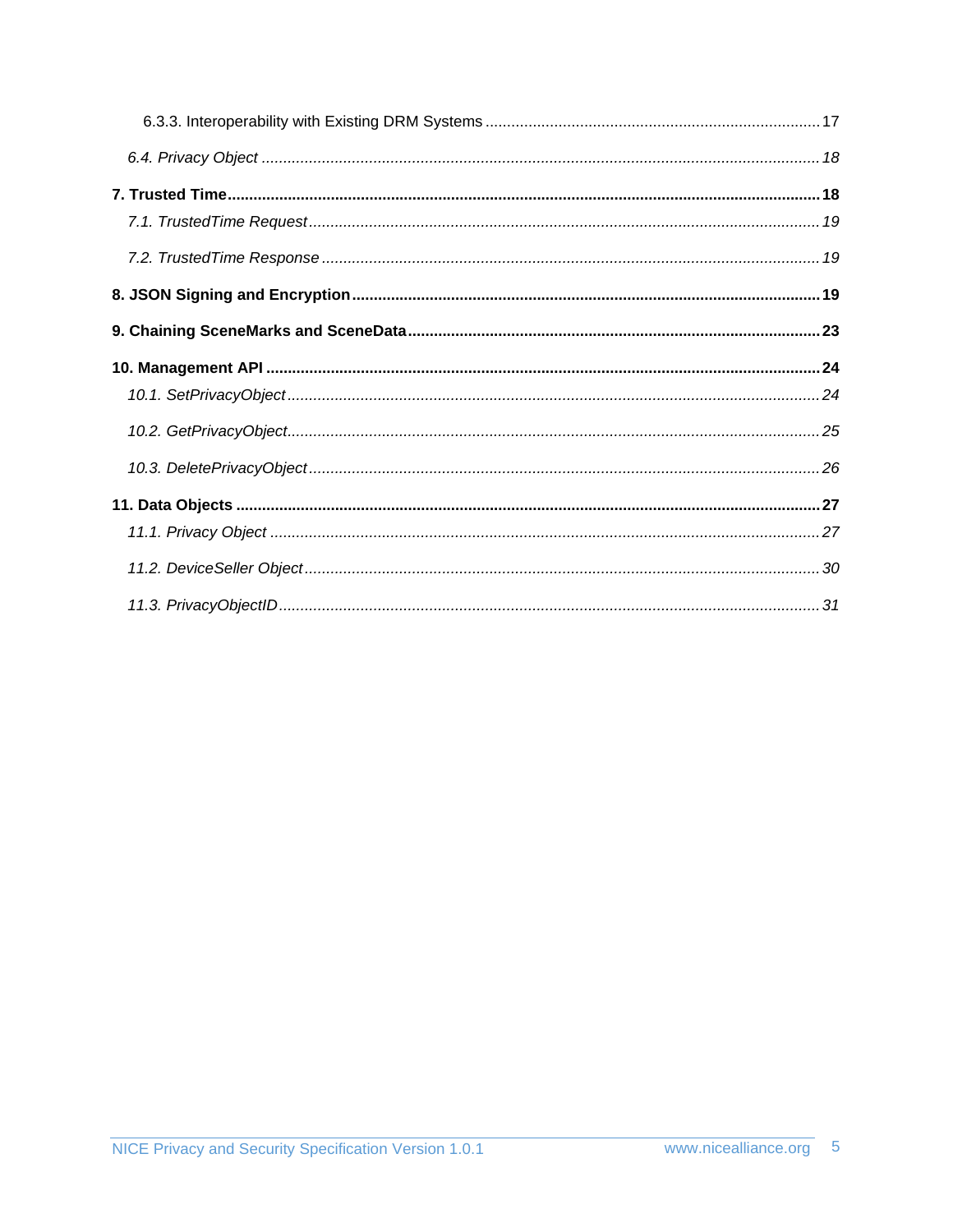## <span id="page-5-0"></span>**1. Scope**

This document provides an overview of security in the NICE System. It includes the overall threat model for the NICE System and the roles of the subsystems in the NICE System with regards to security.

It also describes how the privacy of data generated by Devices and Data Services is managed. This includes how data is encrypted, how the keys that are used to encrypt this data are managed and distributed and the rules that define how data may be analyzed and distributed. The scope of this specification includes Devices, Data Services and NICE Apps.

### <span id="page-5-1"></span>**2. Overview**

The NICE System provides for the security of the Data generated by Devices and Data Services. It also provides for the access control to Devices, Data Services and Apps. Each Entity in the NICE System has a DeviceID, a Private Signing Key used for signing objects generated by the Device and the Private Encryption Key, the key used to decrypt objects sent to the Device. The NICE License Authority provides these credentials for Devices, while the NICE Account Service provides these credentials for Data Services and Apps.

NICE makes use of the Private Key and Public Key to distribute Content Keys to manage the encryption of Data in the NICE System. NICE also makes use of the Private Key and Public Key to protect access tokens that are used enable access to NICE Devices or Data Services. The NICE License Authority and NICE Account Service manages which Certificate Authorities shall be considered to be valid when a NICE Device communicates using TLS. This enables NICE Devices to communicate via TLS with other Entities which are not part of the NICE eco system.

The NICE System makes use of standard methods for the encryption of SceneData and SceneMarks. It makes use of TLS and DTLS to protect data links between devices. Access Tokens conform to the JSON Web Token format.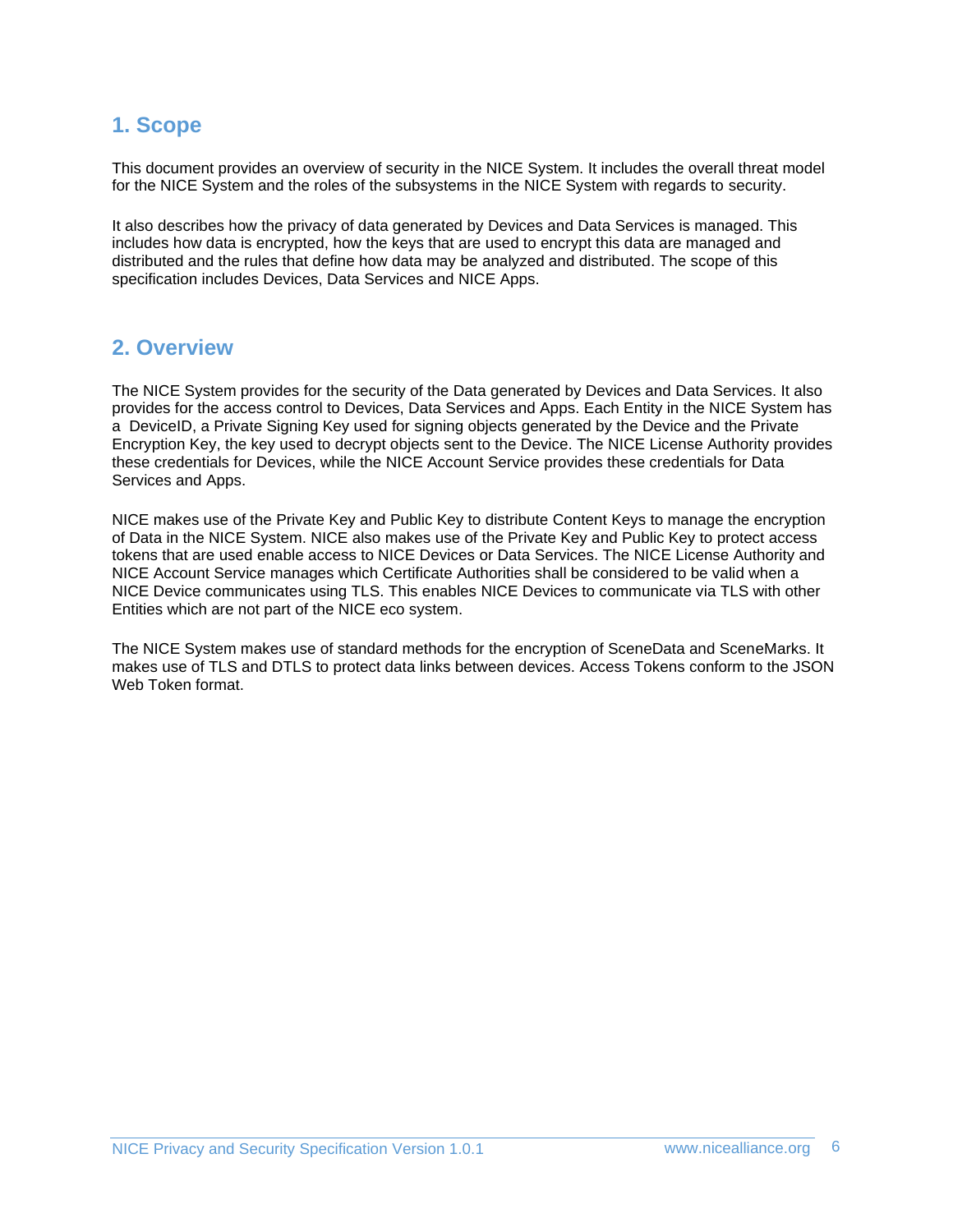### <span id="page-6-0"></span>**3. High Level Threat Model**

To ensure the security of Data, there are several aspects relating to security that need to be handled by the NICE specification. The major security assets in the system are the user's account, the devices, data (SceneMarks and SceneData) and Applications. See the following data table.

| <b>Asset</b> | <b>Attack</b>                                      | <b>Attacker Motivation</b>          | <b>Counter Measure</b>                                    |
|--------------|----------------------------------------------------|-------------------------------------|-----------------------------------------------------------|
| Account      | Hijack of Account                                  | Ransom                              | <b>Managed Credentials</b>                                |
|              | Full access to devices and<br>data                 | Invasion of Privacy                 | Revocable OAuth Tokens with<br>limited access and time of |
|              |                                                    | Disable Physical<br>Security        | access.                                                   |
|              |                                                    | Fraud                               |                                                           |
| Device       | <b>Access Data</b>                                 | Ransom                              | <b>Managed Credentials</b>                                |
|              | Disable/Reconfigure                                | Invasion of Privacy                 | Managed Keys with mutual TLS                              |
|              | Rogue Computing                                    | Disable Physical<br>Security        | <b>Firmware Signing</b>                                   |
|              | Denial of service,<br><b>Cryptocurrency Mining</b> | Fraud                               | <b>Implementation Requirements</b>                        |
|              |                                                    | <b>Denial of Service</b><br>attacks |                                                           |
|              |                                                    | Cryptojacking                       |                                                           |
| Data         | <b>Access Data</b>                                 | Ransom                              | Data Encryption                                           |
|              | Publish Data, use data to<br>commit crimes         | Invasion of Privacy                 | <b>Privacy Management Service</b>                         |
|              | <b>Modify Data</b>                                 | Fraud                               | Limited access to data                                    |
|              |                                                    | Social Engineering                  | Defines how data may be used                              |
|              |                                                    |                                     | <b>Implementation Requirements</b>                        |
| App          | Fake App                                           | Implement attacks listed<br>above   | Manage Unique App Key                                     |
|              | <b>Steal User Credentials</b>                      |                                     | <b>Managed Credentials</b>                                |
|              | Reverse Engineering of<br>App                      |                                     | <b>Privacy Management Service</b>                         |
|              | <b>Steal App Credentials</b>                       |                                     | <b>Implementation Requirements</b>                        |

Table 1. Major Security Assets and Threats with Counter Measures in the NICE System

The following functionality is used to protect these assets: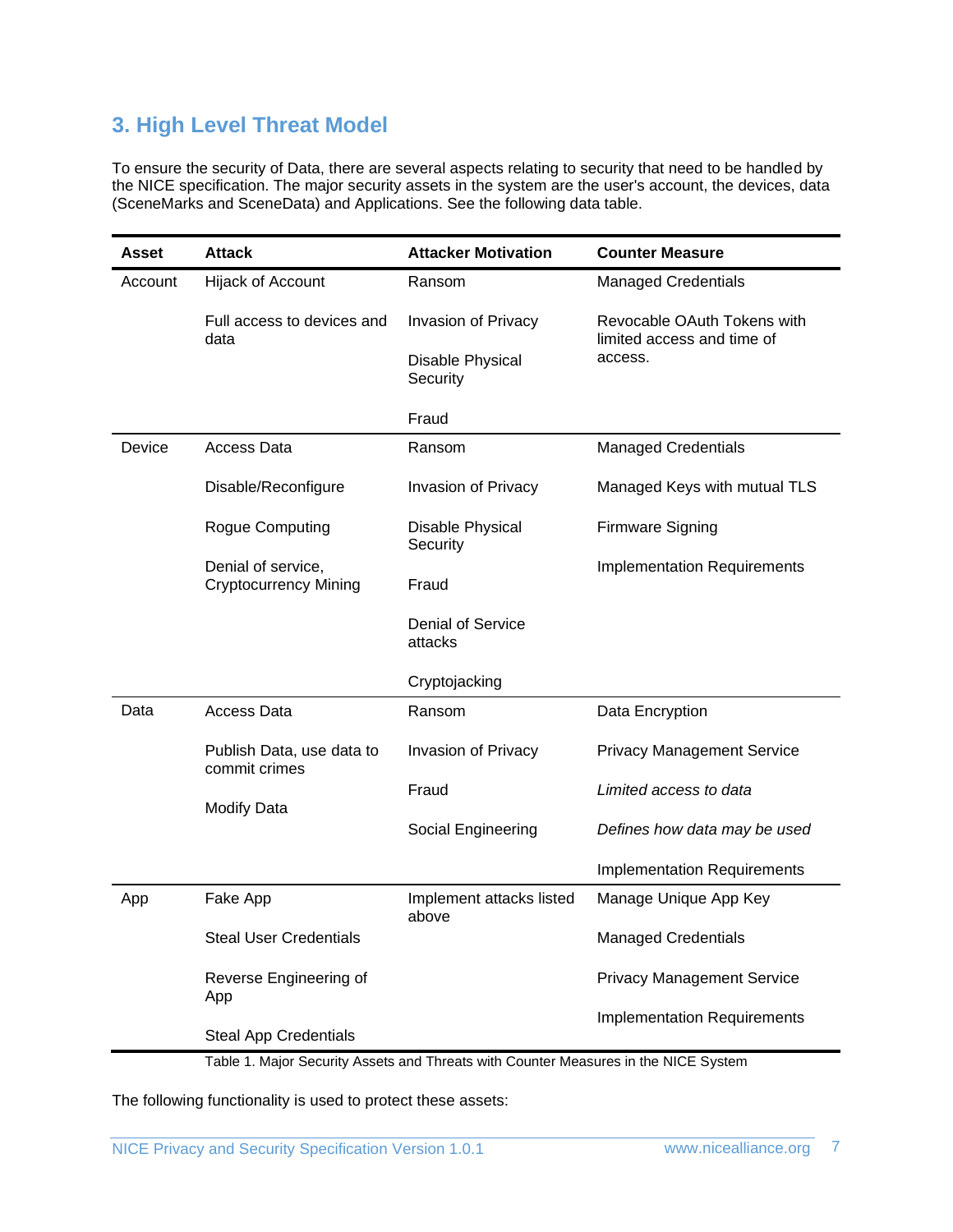#### 1. **Device:**

- 1. Device Credential Management
- 2. Device Management
	- 1. Network Security
	- 2. Trusted Time
	- 3. Code Signing
- 2. **User Account:**
	- 1. Access Control
- 3. **Data:**
	- 1. Privacy Management Service
- 4. **App Provider:**
	- 1. Application Key
	- 2. Credential Management
	- 3. Privacy Management Service

#### 5. **App Instance:**

- 1. Application Key
- 2. Credential Management
- 3. Privacy Management Service

# <span id="page-7-0"></span>**4. Trust Management**

Key to any security system are the roles of parties in the system and how trust is managed. This section describes the hierarchy of entities that manage trust and how end users and devices fit into the trust model. Access Control, Privacy Management and Network Security all conform to this trust model.

The highest authority in the NICE System is the NICE Licensing Authority (NICELA). This authority issues certificates to participants in the NICE System. The certificates used to create this hierarchy conform to the X.509 standard.

The following roles are defined in the NICE ecosystem:

- **NICE Licensing Authority**
	- o Certificate Authority
	- o Credential Generation and Distribution
- **NICE Account Service**
	- o Account Management Service
	- o Access Control Service
	- o Privacy Management Service
	- o Network Security Service
	- **Device Manufacturer**
- **Device Seller**
- **App Developer**
- **App Instance**

# <span id="page-7-1"></span>4.1. NICE Licensing Authority

The NICE Licensing Authority provides root certificates for the participants in the NICE Ecosystem. It effectively brokers trust between the Device manufacturers and NICE Apps.

- Each **Device** in the NICE Ecosystem is issued the following by the NICELA:
	- o **certificate and private signing key** used for signing objects generated by the Device.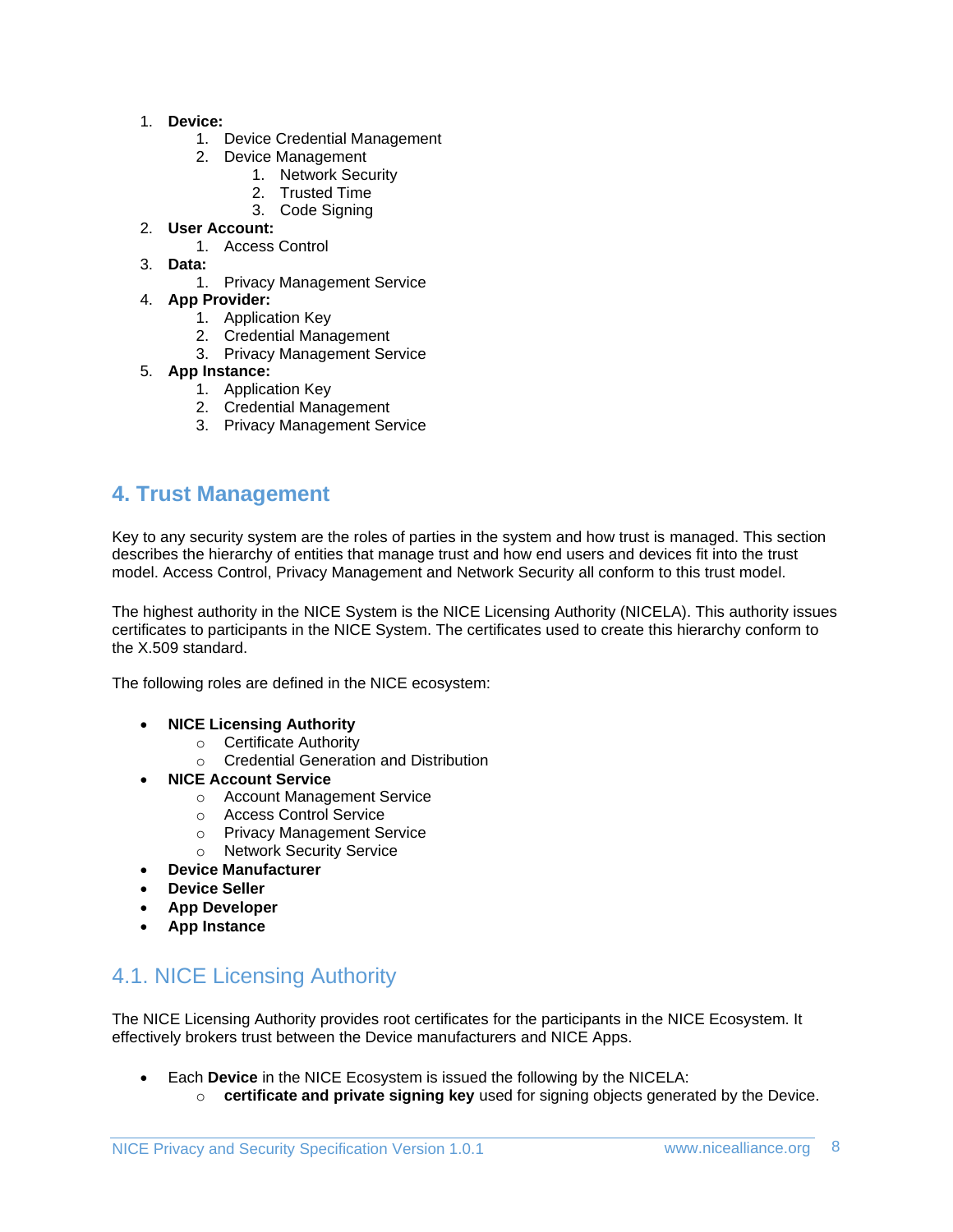- o **certificate and private encryption key** used for encrypting and decrypting data sent to the Device.
- Each **NICE Account Service** in the NICE Ecosystem is provided **certificates** for validating the private key used to validate objects issued by the NICE Account Service and the key used to encrypt data sent to the NICE Account Service. These are provided by the NICE Licensing Authority.

# <span id="page-8-0"></span>4.2. NICE Account Service

Each NICE Account Service is issued certificates and private keys by the NICE licensing authority. One of these keys is used for encrypting objects sent to the NICEAS and the second is used for validating objects sent from the NICEAS. The NICE Account Service creates its own trusted ecosystem of NICE Apps and Services. The NICE Account Service operates the Account Management Service, User Access Control Service, Privacy Management Service and Network Security.

### <span id="page-8-1"></span>4.2.1. Account Management Service

The Account Management Service manages the User's account settings and records. It maintains a list of Apps and Devices linked to a User's account as well as User information.

# <span id="page-8-2"></span>4.2.2. User Access Control Service

This is responsible for managing access control the End User account credentials.

- It shall provide a high priority notification to the end user if and when the control of the device is transferred.
- It should also consider the usage of multi-factor authentication to enable recovery in case of the loss of AccountID and password.
- These may include messaging using mobile telephone number, email or may involve the use of other security tokens and forms of identification to validate the transfer of the device.

# <span id="page-8-3"></span>4.2.3. Privacy Management Service

This service is provided by the NICE Account Service.

- It manages the security of data generated by any party in the system.
- A Device that creates Scene Data uses SceneEncryptionKeys provided to it by the Privacy Management Service to encrypt the Scene Data that it generates.
- The Privacy Management Service manages who can access the Scene Data and what the entity may do with the Scene Data by issuing Privacy Objects which contain the SceneEncryptionKeys that enable the Entity to decrypt the data and rules that determine what the Entity may do with the decrypted Scene Data.
- The Privacy Objects may also determine whether the Entity may export data and if so the SceneEncryptionKeys that shall be used to encrypt the exported data.

The Privacy Management Service controls which Entities may access this extended Scene Data by using Privacy Objects to control access to it.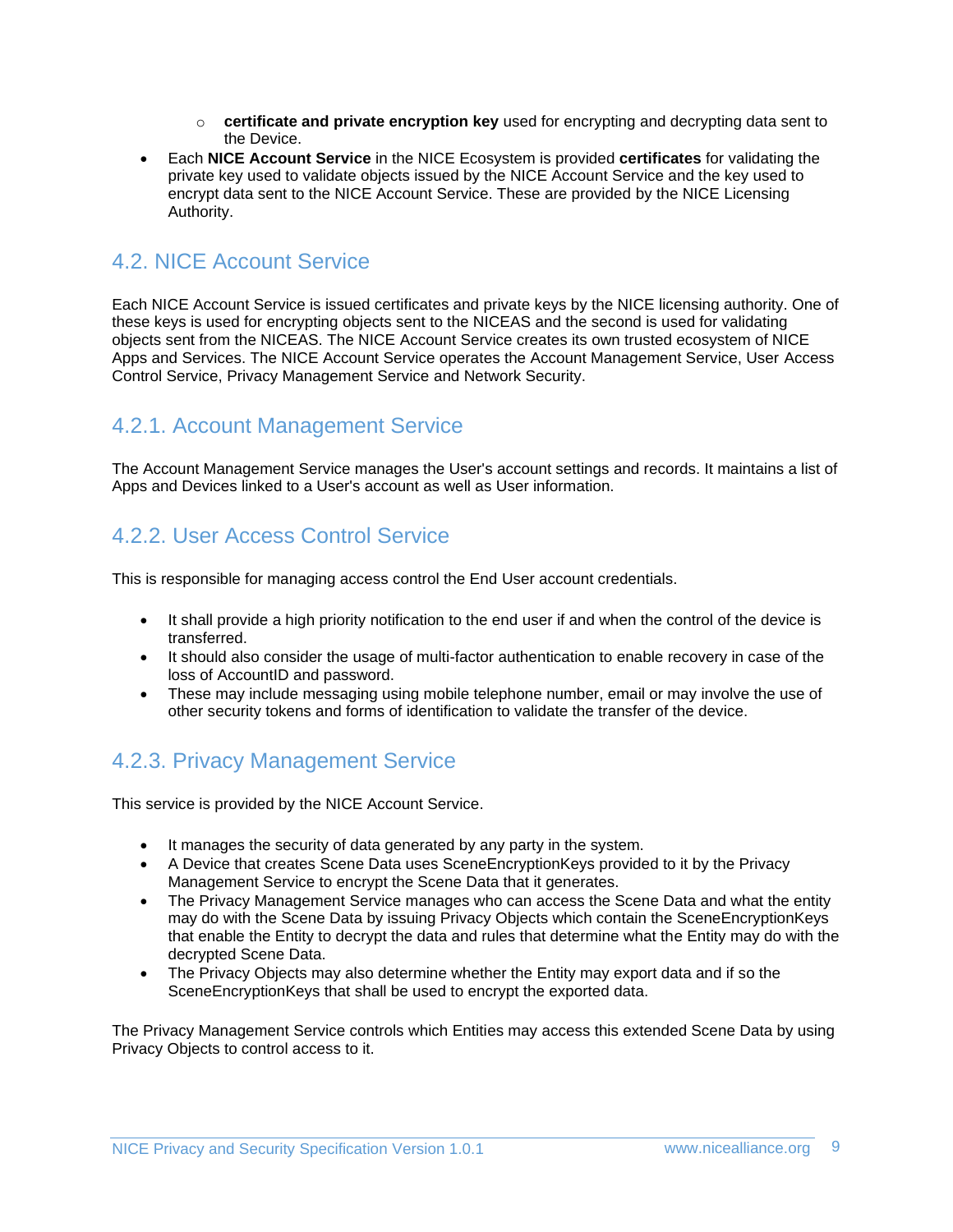### <span id="page-9-0"></span>4.2.4. Network Security Service

It controls the configuration of the Network Security Function embedded in the Device, including the encryption keys used for any communication with the Device.

### <span id="page-9-1"></span>4.3. Device Manufacturer

The Device Manufacturer provides a Device that is compliant to the NICE Specifications.

The Device Manufacturer:

- Performs conformance testing of the product to ensure that the product is functionally conforms to the specifications provided by the NICELA.
- Performs an audit on its implementation to ensure that it conforms to the Security Implementation Requirements defined by the NICELA.

The Device has a unique ID, Private Encryption Key and Private Signing Key embedded by the Device Manufacturer.

- These are provided by the NICELA.
- These are used to set up secure communications with device and to enable the Device to validate itself when interacting with the NICE Account Service.

### <span id="page-9-2"></span>4.4. Device Seller

The Device Seller is the entity that brands and markets the device.

- The NICE device Seller notifies the NICELA of the devices that it is selling into the market.
- If this information is not provided the NICELA will not enable activation of the device onto a NICE Account Service.
- The NICE device Seller may be responsible for issuing updates to the Device firmware signed under the firmware signing key.

The Device Seller is the brand or distributor who actually markets the product and manages any software updates in the field. The NICELA will only issue the X.509 certificates (one for signing and one for encryption) for a device and assign the device to a NICE Account Service if the device has been registered with the NICELA by the Device Seller. This registration is a backend process performed between the device seller and the NICELA.

The DeviceSeller object shall be provided by the Device Seller to the NICELA to register the device with the NICELA. When this has been received for the device, the NICELA shall publish the device certificate on a NICELA server. This certificate shall not be downloaded to the device. Applications and services that require this certificate to communicate with the device, obtain the certificate by querying the NICELA server for the certificate corresponding to a particular DeviceID.

### <span id="page-9-3"></span>4.5. App Developer

The App Developer develops and distributes Apps that make use of the NICE System to consume SceneData and SceneMarks. The App Provider may have backend servers that process Data that is generated by Devices and Data Services associated with an End Users Account. If these backend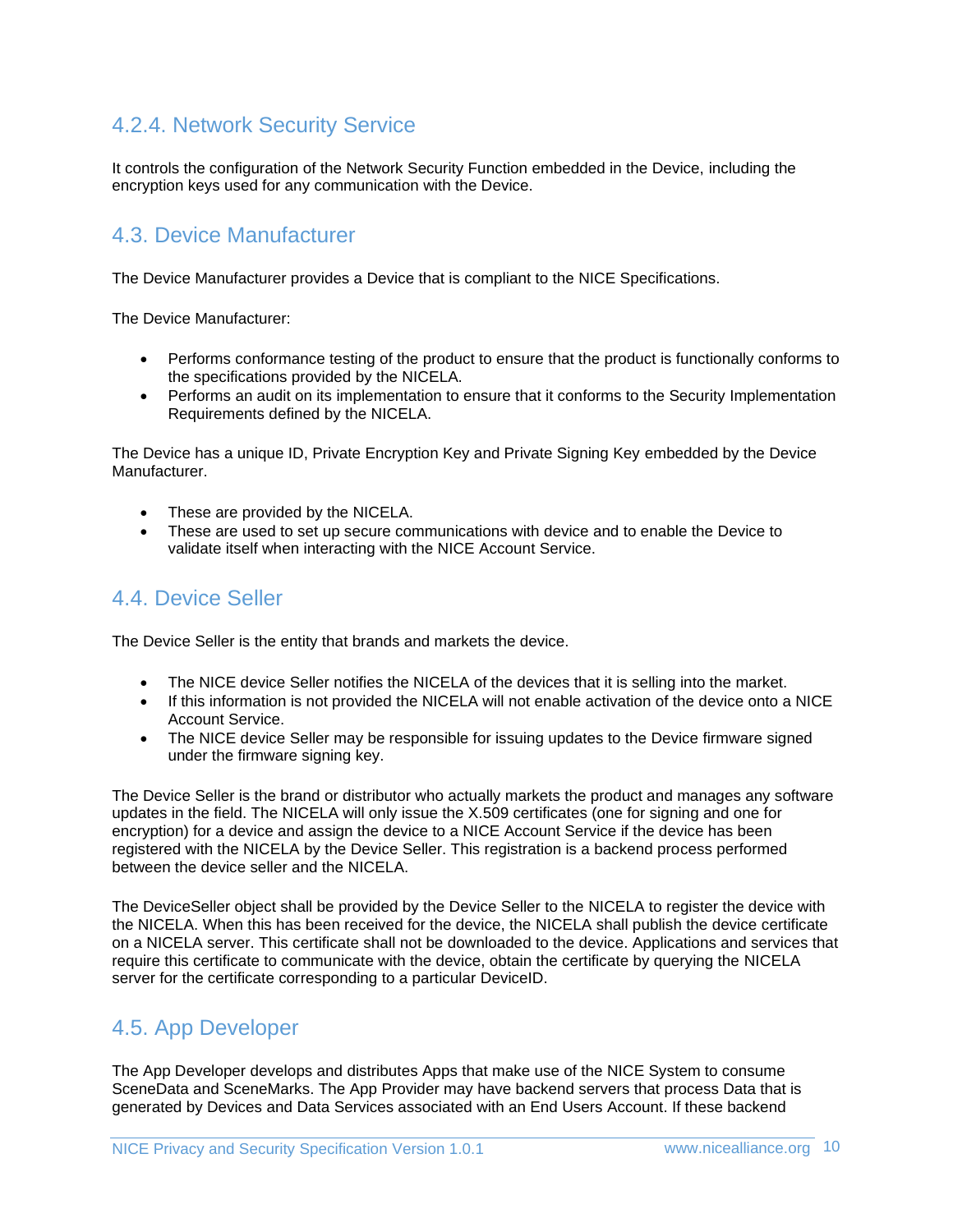servers are to process Data that is protected using the Privacy Management Service, the App Developer is required to have its own AccountD, X.509 certificates and Private Keys to enable it to participate in the Privacy Management Service (One Private Key and certificate is used to decrypt data sent to the App and the other used to sign objects sent from the App). The App Developer's system shall abide by the rules defined for processing data in the Privacy Objects. The App Developer shall protect data that it redistributes to App Instances in accordance to the rules defined in the Privacy Object. This may be managed under the Privacy Management Service or an equivalent protection of Data distributed to App Instances.

In the case of the App instance processing data in a secured manner the App Instance shall have an AppInstanceID and Private Keys and Certificates for a key pair that is used for encrypting data sent to the AppInstance and a key pair for validating objects sent from the AppInstance.

### <span id="page-10-0"></span>4.6. Apps

The NICE Account Service controls the access that Apps have to data and devices associated with the User's Account.

- The configuration of Scene modes is controlled through the OAuth protocol, while the access to Scene Data is controlled through the Privacy Management Service.
- Where the app is a client to the Privacy Management Service, it is issued a certificate and private key by the NICE Account Service.

# <span id="page-10-1"></span>**5. Security Objects Used in the NICE Ecosystem**

The following objects are related to security in the NICE Ecosystem:

- The **DeviceSecurity Object** is issued by the NICELA to the device manufacture to enable the manufacturer to embed credentials into the device during manufacture.
- The **Management Object** is issued by the NICELA and binds a device to a NICE Account Service.
- The **Control Object** configures the device to be managed by the NICE Account Service, the security settings of the device with respect to the security of the device on the network.
- The **AppSecurity Object** enables the app developer or an app instance to access NICE API's and process NICE data.
- The **AppControl Object** configures the device to be managed by the NICE Account Service.
- The **AccessToken Object** contains Access Tokens as defined by the OAuth2 protocol which enable an App or Service to access another Service or Device.
- The **Privacy Object** is provided to a device, app or service to enable the device, app or service to either generate scenedata or process scenedata.
- The **FirmwareUpdate Object** enables the validation of a firmware update.
- The **DeviceSeller Object** feeds back to the NICELA which devices the seller will be selling to consumers. This object is not encrypted or authenticated as it is used for administrative purposes only.

The Management Object is issued by the NICE License Authority, and binds a device to a NICE Account Service.

These objects are always encrypted using the Public Key of the device to which they are addressed.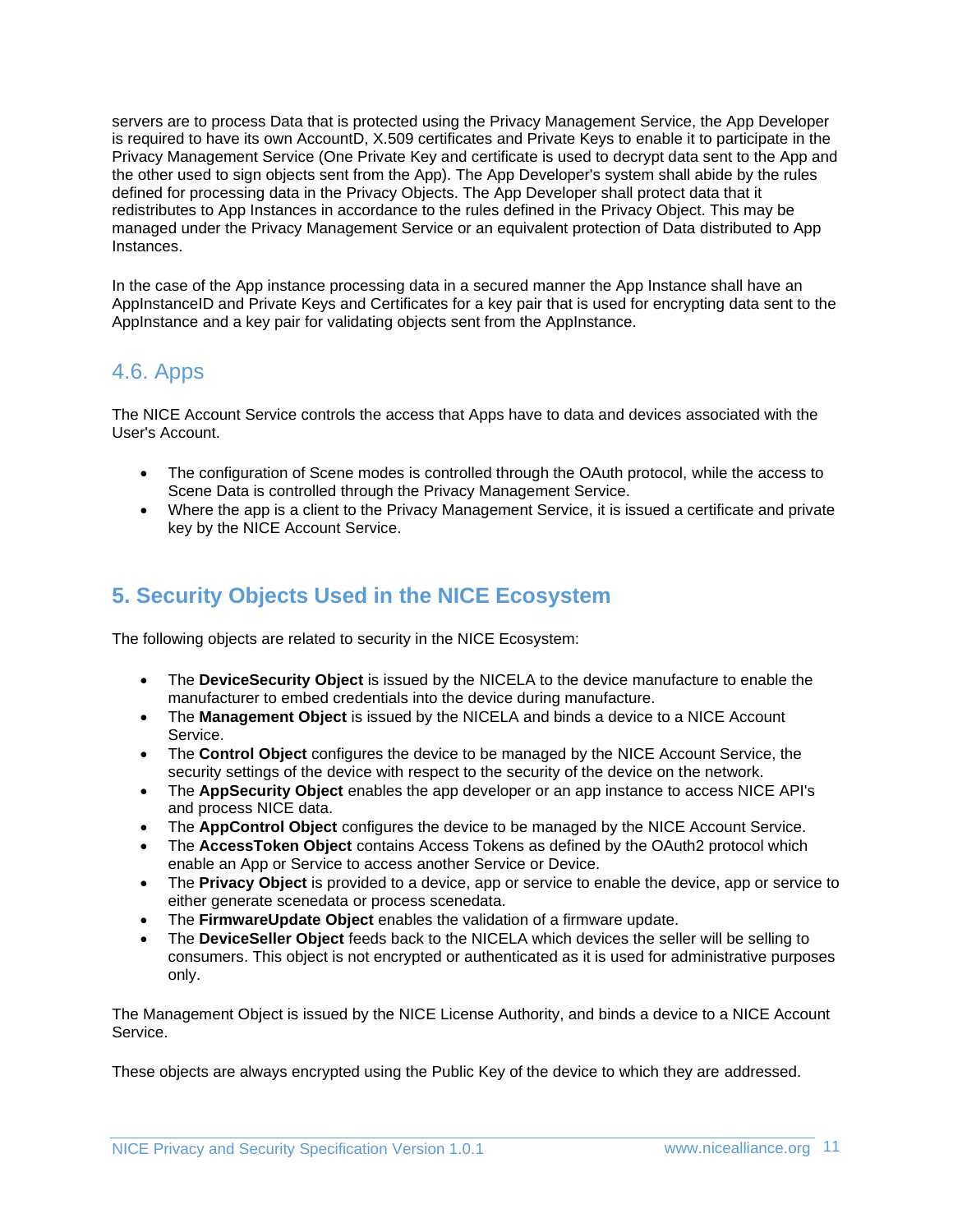

Figure 1. Certificates used to validate Security Objects

The **authentication** of the objects depends on the object.

- The **Device Security Object** is always signed by the NICE Licence Authority.
- The other Objects are always signed by the NICE Account Service.



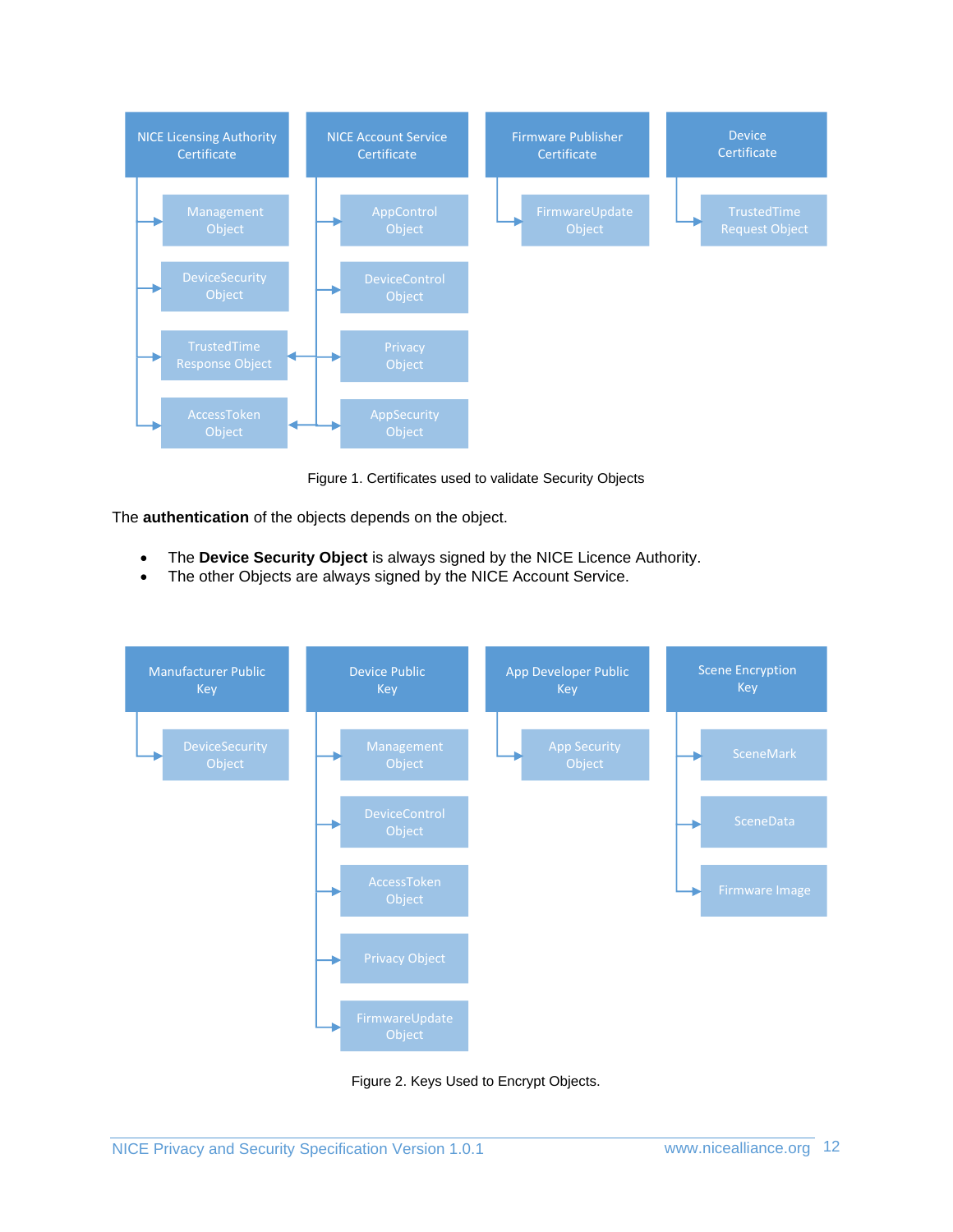# <span id="page-12-1"></span><span id="page-12-0"></span>**6. Privacy Management**

### 6.1. Overview

Devices generate Data in the form of SceneMarks, SceneData and Live Streams. Data Services and Apps may receive this Data, further process it and feed it onto other Data Services or Apps. The NICE specifications require that the data links between Entities shall be encrypted using TLS or DTLS. The Privacy Management Service manages the security of Data. This security extends beyond the link and includes the security of Data when stored on the Device or further distributed to other Devices, Data Services and Apps.

Each Entity within the NICE System has a Unique ID, a Private Key used for decrypting data sent to the Entity and a Private Key for signing objects generated by the Entity. These Entities include Devices, Data Services and Apps. The NICE Account Service further configures these Entities to have a Private Key and Certificate to enable them to participate in the Privacy Management Service.

A Node within a Device may be configured to generate SceneData and SceneMarks. As part of the SceneMode configuration for the Node, an Output that is outputting either SceneMarks and SceneModes shall be configured to either encrypt or not encrypt the SceneMarks or SceneData. If the Data is to be encrypted, the SceneMode configuration shall include a SceneEncryptionKeyID that references the SceneEncryptionKey that shall be used to encrypt the Data.

The SceneEncryptionKey shall be distributed in a Privacy Object that is provided to the Device. The Privacy Object is encrypted using the Public Key for the Device and signed by the Private Key for the NICE Account Service. The Privacy Object may also contain rules for how the data shall be handled. This may include the removal of sensitive data from the data. For example faces within an image may be blanked out.

Other Entities that may process data shall also be provided with a Privacy Object that contains the same SceneEncryptionKey as was used for the encryption of the Data. These Privacy Objects may also contain rules for handling the Data once it has been decrypted. The Privacy Object is always addressed to a single Entity and is always encrypted using the Public Key for the Entity. A Privacy Object can only be decrypted by the Entity for which it is intended.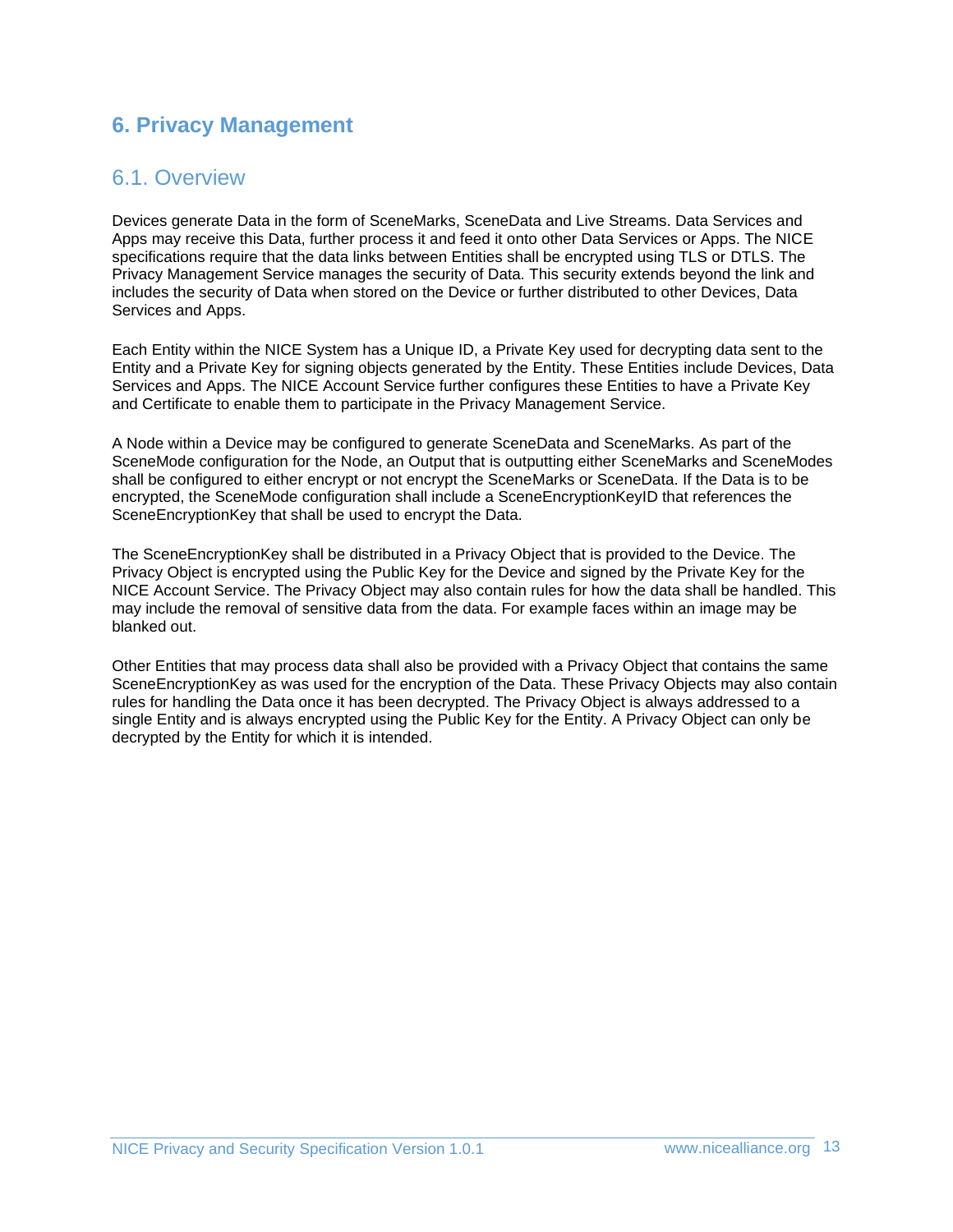

Figure 3. Processing of Protected Data Objects between Devices

### <span id="page-13-1"></span><span id="page-13-0"></span>6.2. Roles

### 6.2.1. Privacy Management Service

The Privacy Management Service enables the NICE Account Service to manage access to data. The End User controls which applications may access SceneData and SceneMarks. It provides fine grain control over the window of access and which data items may be accessed. The Private Management Service performs the following functions:

- Control over who may or may not access data.
- Further control over the SceneEncryptionKeys is applied by attaching usage rules to the SceneEncryptionKeys that control how the data may be accessed, how it may be processed and how the result of the processing may be distributed.
- These rules include a window of time during which data may be accessed, types of processing that may be applied to data, ability to forward the results of analysis of the data etc.

The Privacy Management Service may define standard policies for how SceneData is managed and encrypted. It may also define standard policies for how different NICE service providers may access and process SceneData.

The Privacy Management Service manages the distribution of SceneEncryptionKeys used to either decrypt or encrypt SceneData. It is also responsible for defining the rules that are applied to access the SceneData. This service may be cloud based or for simple systems may be implemented in an appliance or in an individual device.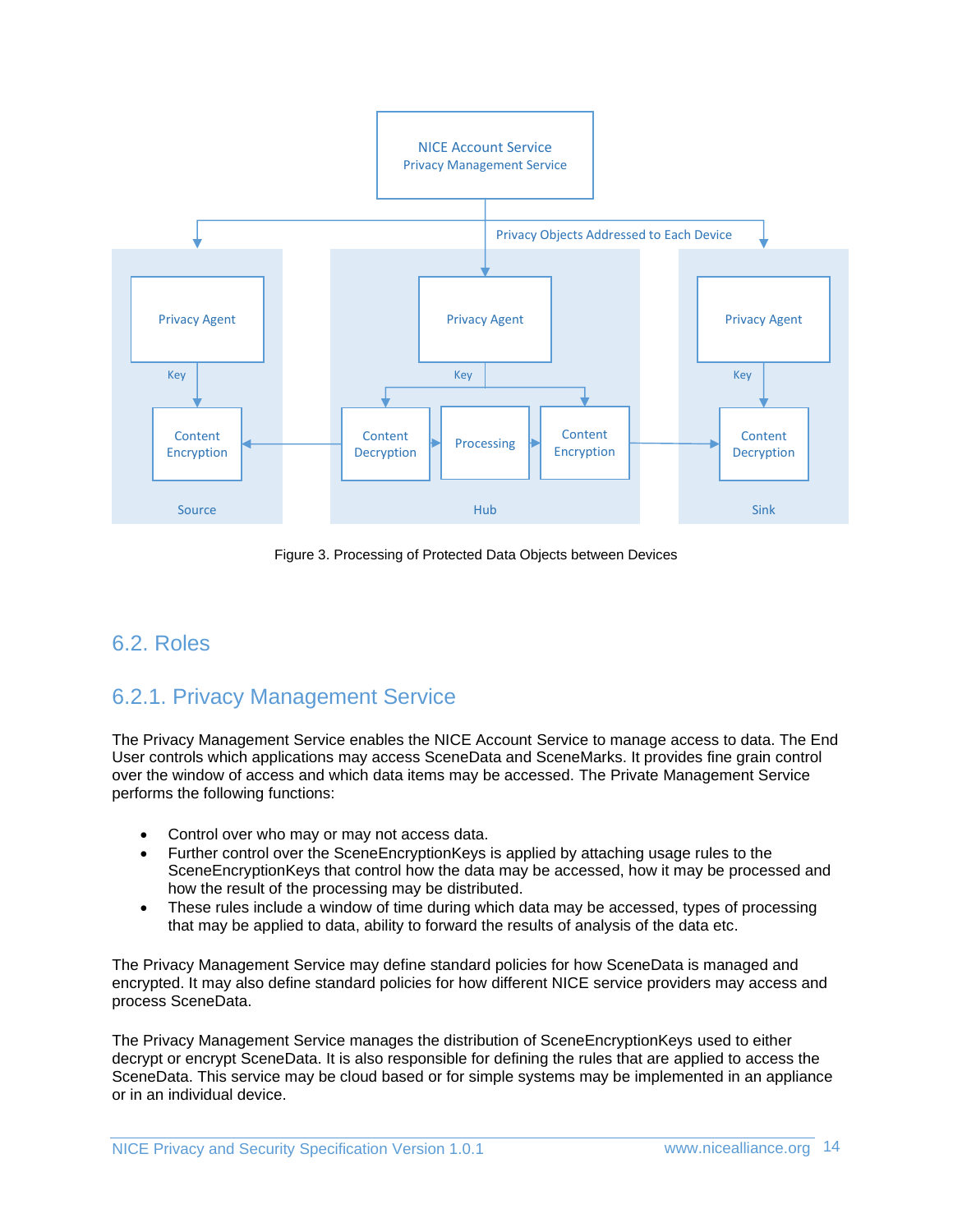SceneEncryptionKeys are distributed by the Privacy Management Service through Privacy Objects which include the following fields:

- 1. EndPointID of the receiving Device, App or Service.
- 2. SceneEncryptionKeys for encrypting or decrypting SceneData and SceneMarks.
- 3. Usage rules for SceneEncryptionKeys.
- 4. Authentication field.

### <span id="page-14-0"></span>6.2.2. Privacy Agent

The Privacy Agent is responsible for processing the Privacy Object, managing the decryption or encryption and enforcing rules that are contained in the Privacy Object. The Privacy Agent shall be implemented in a Trusted Execution Environment.

### <span id="page-14-1"></span>6.2.3. Device

A Device may contain one or more Nodes. The Device shall have a Security Application which implements the following functions:

- 1. Key Management and Storage.
- 2. Processing of Management, Control and Privacy Objects.
- 3. Processing of Firmware Object.
- 4. Processing of AccessTokens.

The Security Application shall be isolated from other applications in the device. The requirements for this isolation are defined in the Device Implementation Guide.

#### <span id="page-14-2"></span>6.2.4. Node

A Node within a Device generates either SceneData or SceneMark. The Node is always associated with a Node which is responsible for managing the SceneEncryptionKeys that the Node shall use to process the data that the Node is generating or consuming.

# <span id="page-14-3"></span>6.2.5. App Developer

The App Developer develops the App and may operate servers that distribute data to Instances of the App executing on mobile or other devices.

If the App Developer shall access Data that is secured with by the Privacy Management Service, the App Developer shall have a AccountID and have a Private Encryption Key and Private Signing Key. The NICE Account Service shall issue a Private Public Key pairs and X.509 certificate to the App Developer. The Privacy Management Service utilizes this public key to encrypt Privacy Object to enable the App Developer to access SceneData and SceneMarks. The App Developer shall conform to the requirements defined in the Privacy Object and the conditions for the operation of a NICE App including the securing of data.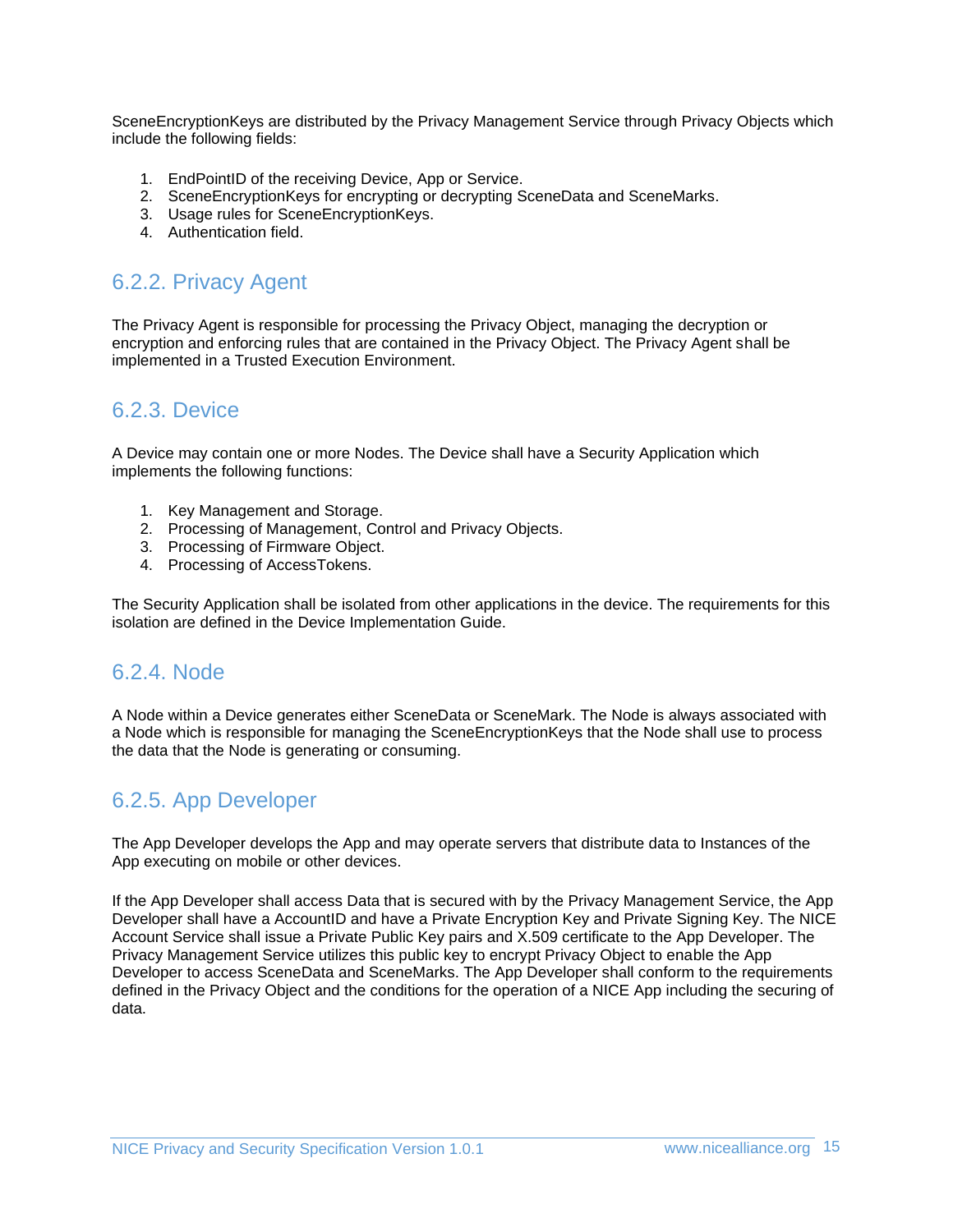### <span id="page-15-0"></span>6.2.6. App Instance

An App Instance may be issued a Private Public Key pair and X.509 certificate by the NICE Account Service. The Privacy Management Service utilizes this public key to encrypt Privacy Object to enable the NICE Service Provider to access SceneData. Each instance of application has its own public private key pairs.

# <span id="page-15-1"></span>6.3. Data Encryption

A Node acts as a source or a sink for SceneData and SceneMarks. The SceneMode for the Node defines the Input and Output settings for that Node. These settings include how the Data shall be encrypted or decrypted. If the SceneMode specifies that an Input or Output shall be encrypted or decrypted, the SceneMode shall also specify a SceneEncryptionKeyID that is used to encrypt or decrypt the data. The SceneEncryptionKey that is used to encrypt the data is delivered to the Device in a Privacy Object. The SceneEncryptionKey is extracted from the Privacy Object and is used to encrypt the data. The format of the encryption is determined by the encoding format for the data that is being sent over the input or output. Where the data is a SceneMark the JSON Object Signing and Encryption format is to be used. In the case of SceneData the encryption format is dependent on the container format for the SceneData.

The Privacy Object containing the SceneEncryptionKey may be fetched by the Device when the SceneMode is set or pushed to the Device ahead of the SceneMode configuration. Privacy Objects may be cached in the device for future use.

Data may be encapsulated in either the ISO Base Media Format or as JSON documents.

### <span id="page-15-2"></span>6.3.1. JSON Data Encryption

SceneData in JSON format is encrypted according to the section below which describes JSON encryption within NICE.

Each JWE encrypted object shall have the SceneEncryptionKeyID for the SceneEncryptionKey that enables the Privacy Agent in the Entity to reference a Privacy Object addressed to the Device/Service/App that enables the decryption of the SceneData or SceneMarks.

### <span id="page-15-3"></span>6.3.2. Video/Audio Encryption

SceneData shall be encapsulated in the **ISO Base Media File Format**.

The encryption of data is performed according to the mechanism defined in the ISO Base Media File Format specification.

The SceneEncryptionKey carried in the Privacy Object shall be used to encrypt and decrypt the Video/Audio.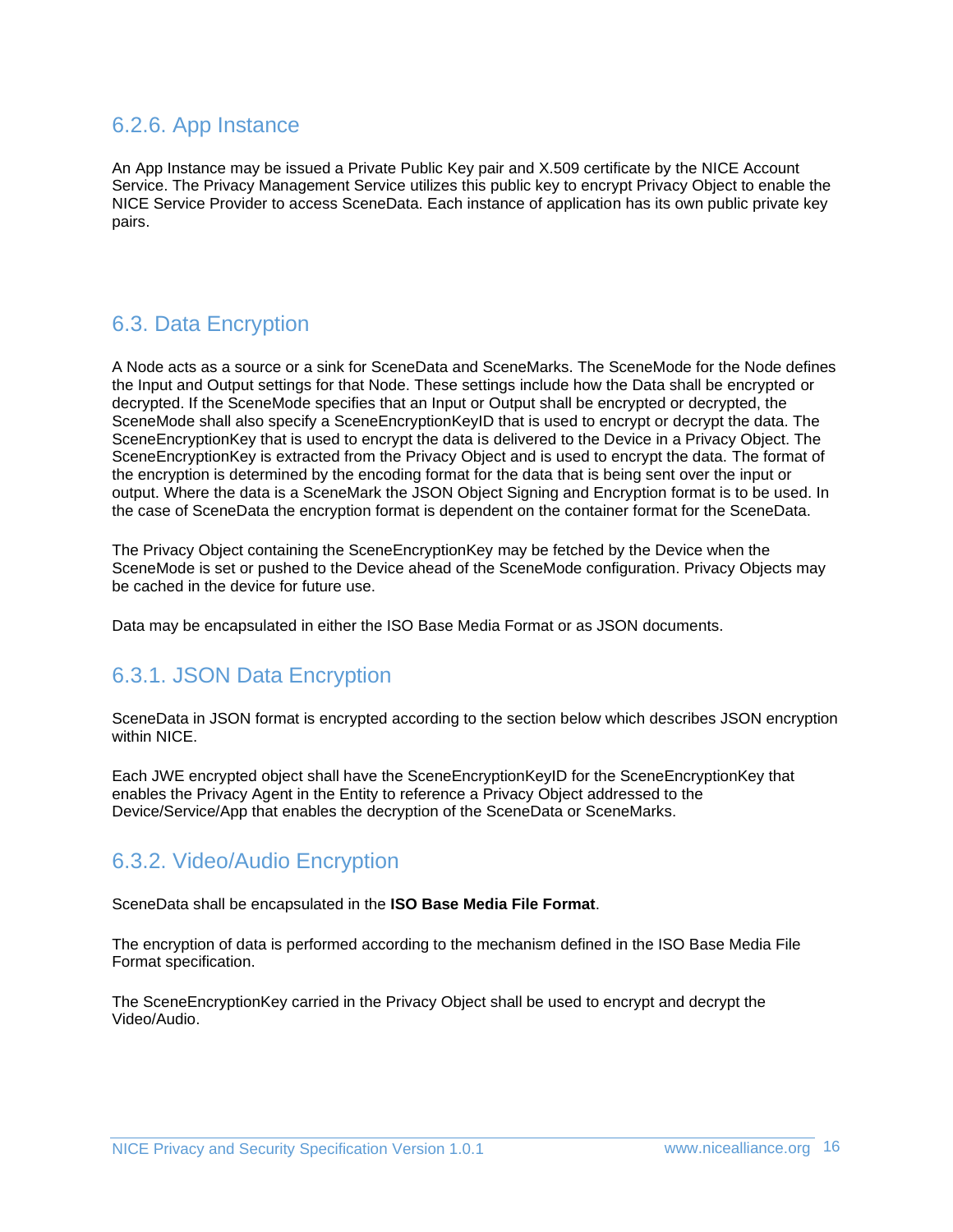### <span id="page-16-0"></span>6.3.3. Interoperability with Existing DRM Systems

The ISO Base Media File Format is compatible with the DRM and video playback in most mobile, PC and TVs. The DRM used in these devices can be used to control the playback of encrypted video.

For this to occur, the DRM servers which can address these devices shall be provided the SceneEncryptionKey to be included into the DRM rights objects supported by these systems (these include Apple FairPlay, Widevine DRM and Playready DRM).

ISO Base Media File Format encryption and authentication is described in the MPEG document "Information technology – Dynamic adaptive streaming over HTTP (DASH) – Part 4: Segment encryption and authentication". The DASH Interoperability Forum has defined how content packagers that implement this encryption can exchange SceneEncryptionKeys and other DRM information. The Privacy Management Service shall use these interfaces to request a compliant DRM implementation to generate Rights Objects that can be consumed by standard implementations of DRM in these devices. This is described in the document: "DASH-IF Implementation Guidelines: Content Protection Information Exchange Format (CPIX)".



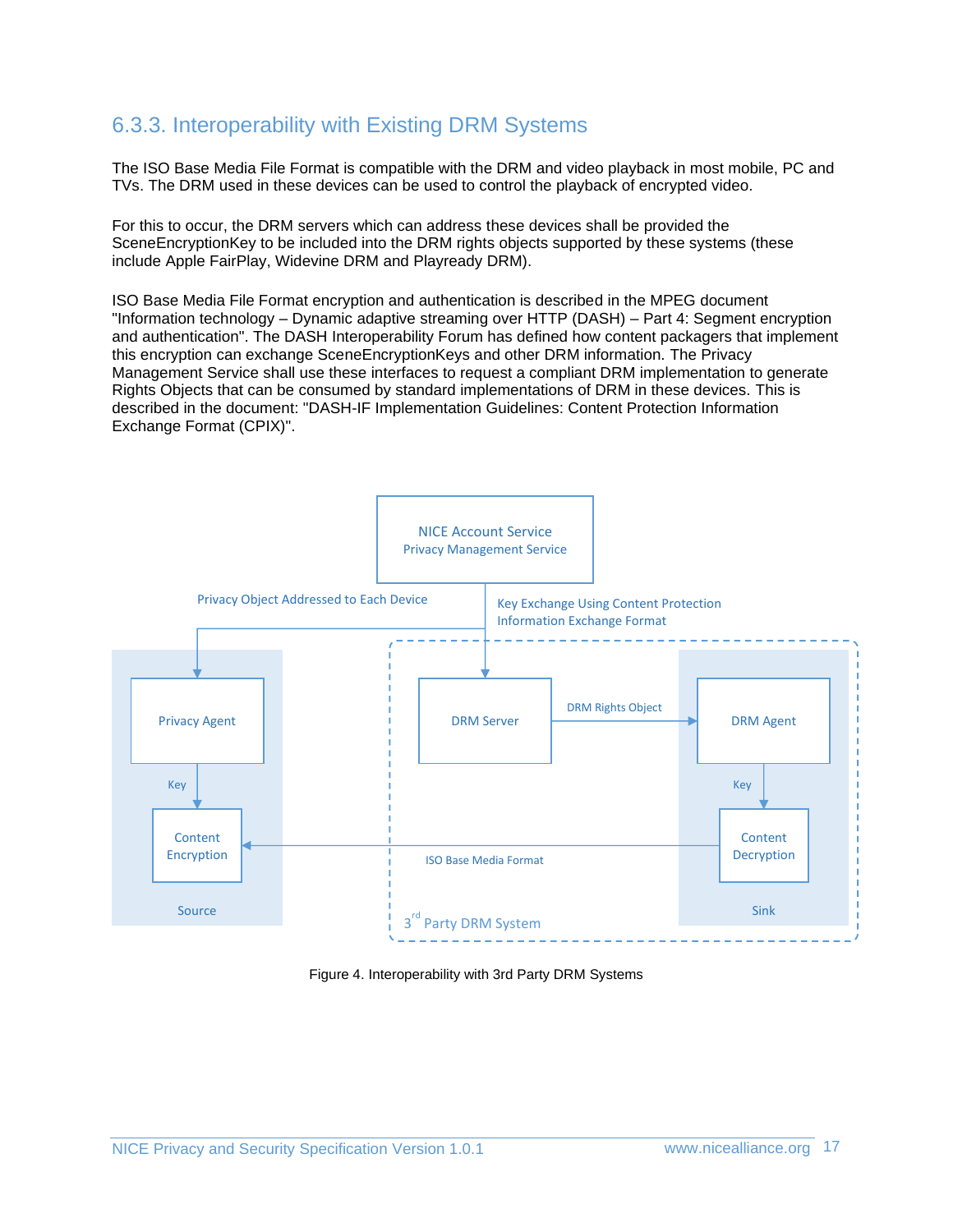# <span id="page-17-0"></span>6.4. Privacy Object

A Privacy Object is a **JSON object** that contains the following information:

- 1. EndPointID: Identity of the Entity that is being enabled to access the data.
- 2. PrivacyObjectID: Unique ID of the Privacy Object issued by Privacy Management Service.
- 3. StartDateTime: Date and Time from when object may be processed.
- 4. EndDateTime: Time from which the Privacy Object is no longer valid and may longer be processed.
- 5. StorageRule: Rules governing storage of Data.
- 6. ExportRule: Rules concerning forwarding of Data.
- 7. MaskedItems: Items to be obscured or removed from output Data. For example if = Face then faces shall be blurred or blanked out in the images or video in the Data.
- 8. AnalysisRules: Restrictions on analysis that may be performed on the data. For example if set to FaceOnly then only Face Detection, Recognition or Characteristic may be performed.
- 9. SceneEncryptionKey. Object containing SceneEncryptionKey and SceneEncryptionKeyID that is used to decrypt or decrypt Data.
- 10. Authentication: If true then the device or node shall use its private key to authenticate SceneData and SceneMarks.

The following cryptographic operations shall be performed on all Privacy Objects.

- 1. A signature that is generated using the Private Key of NICE Account Service. The Privacy Object shall be rejected if this signature check fails in any way.
- 2. The payload of the Privacy Object is encrypted using the public key of the device, application or service that is consuming the Privacy Object. This encryption is described in the section covering JSON encryption and signing.

### <span id="page-17-1"></span>**7. Trusted Time**

Trusted time shall be used within the NICE System for the following purposes:

- 1. Trusted time stamping of SceneData and SceneMarks.
- 2. Prevention of replay attacks of sensitive messages.

The device shall maintain a Trusted Time clock. On power up the Device shall make a request for a Trusted Time Stamp from the NICE Account Service. In case the device has not been assigned to a NICE Account Service the request shall be made to the NICE License Authority. The NICE Account Service(s) and the NICELA shall have synchronized clocks.

The Trusted Time Protocol includes a challenge response system where the Device powers up, generates a random challenge, initiates a clock, transmits the challenge as a signed and encrypted JSON object to the NICE Trusted Time Service which is part of the NICELA or NICEAS. The NICE Trusted Time Service returns an encrypted and signed response which original challenge and the NICE Trusted Time Service's time.

If this response passes verification, the challenge matches and has been received within 5 seconds of the original transmission, the time stamp shall be used to set the clock value for the Device.

The Device may repeat this sequence if there is a requirement for greater certainty of the time on the device.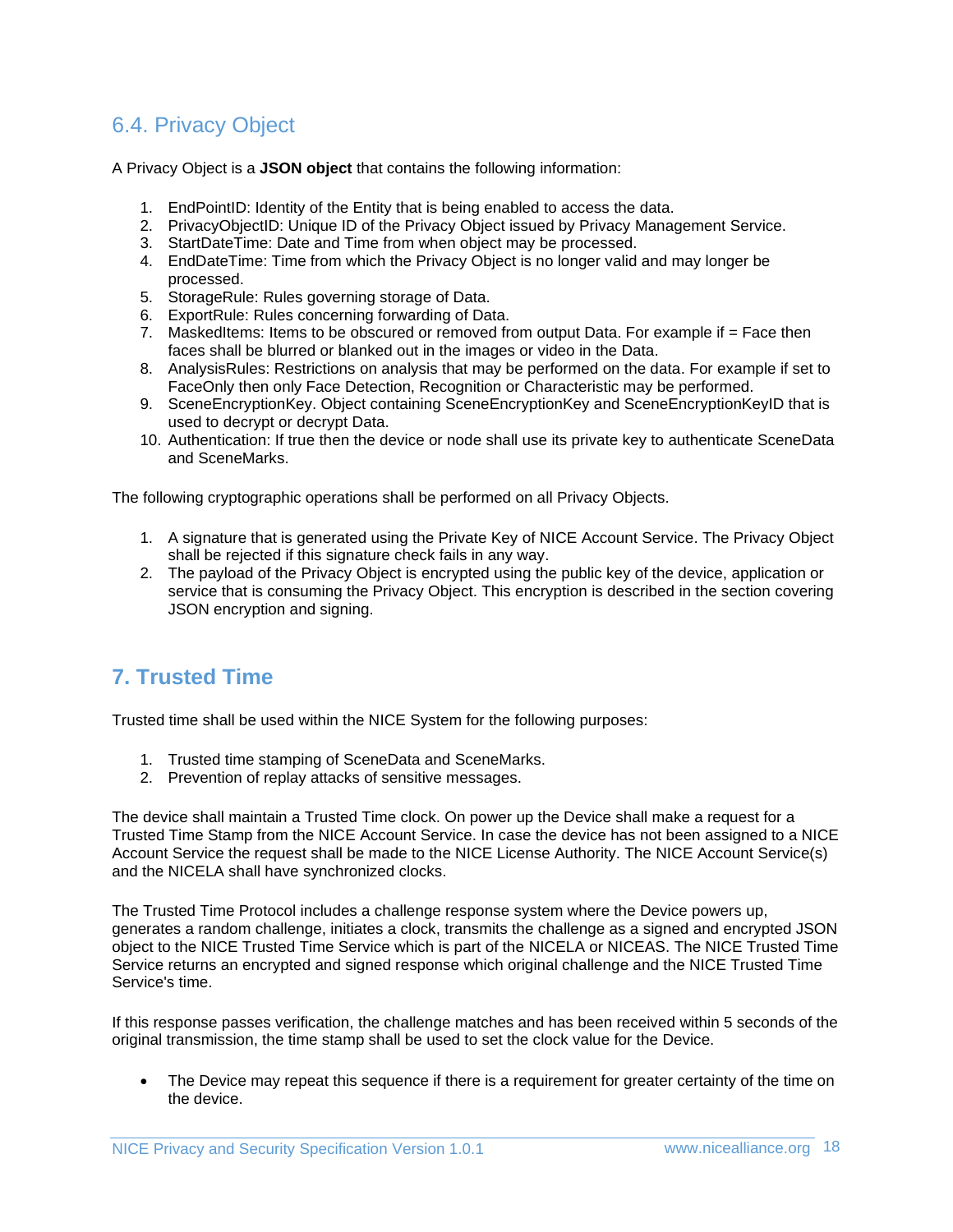- The clock within the Device shall operate in a processor or zone which is not accessible by an Application on the Application processor.
- This protocol shall be performed at least on power up.
- The output of the clock shall be directly accessible to applications executing in the secure environment, without requiring processing by the Application Processor.

The following JSON objects shall be used in this protocol. The encryption and authentication of each object is done in the following way:

- 1. The Time Request Object is signed with the Private Key of the Device. The contents of the message are encrypted with the Public Key of the NICE Trusted Time Service.
- 2. The Time Stamp Object is signed with the Private Key of the NICE Secure Trusted Service and encrypted with the Public Key of the Device.

Each device may shall include their X.509 certificate in the request or response.

# <span id="page-18-0"></span>7.1. TrustedTime Request

The Device shall generate a TrustedTime Request Object and send this to the NICE Trusted Time Service.

The Device shall generate a random number which shall be used as Random Challenge. It shall be encrypted using the Public Key from either the NICELA or NICE Account Service.

### <span id="page-18-1"></span>7.2. TrustedTime Response

The NICE Trusted Time Service shall return the Trusted Time Response Object with the Random Challenge correctly decrypted in the Object.

# <span id="page-18-2"></span>**8. JSON Signing and Encryption**

Any JSON object defined for Privacy Management or for Network Security shall be encrypted in accordance to the JOSE specifications for JSON encryption and authentication. **JWE Compact Serialization** defined in RFC 7516 shall be used.

Objects are encrypted according RFC 7516 and signed using RFC 7515.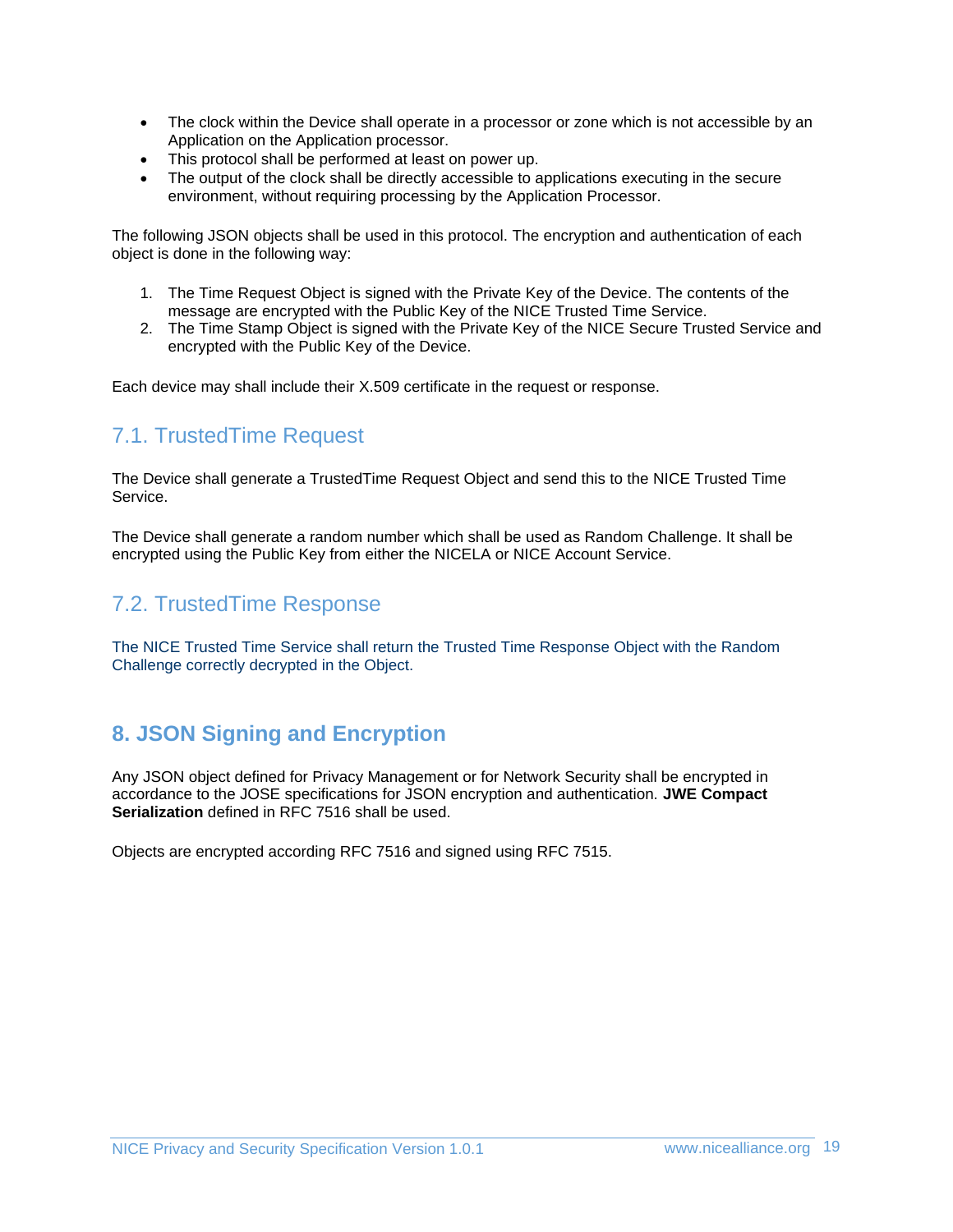Clear Text JSON Object



Figure 5. Encryption & Signing of JSON Objects

The following describes the specific methods and algorithms that should be applied in the context of the NICE specification.

- The handling of signing of JSON objects shall be implemented according to RFC 7516.
- The public keys for the actors in the NICE system shall comply with the X.509 structure for digital certificates.
- RFC 7516 provides the linkage between the signed JSON object and the relevant X.509 certificates.

There are two categories of JSON objects:

- 1. Individually addressed objects that can only be processed by a specific entity (device, app or service). All Privacy, Management and Control Objects are in this category.
- 2. Objects that can be accessed by multiple entities. These are SceneData and SceneMark objects and media files. These are encrypted under SceneEncryptionKeys that are distributed via Privacy Objects.

The following parameters defined in RFC 7516 are compulsory for JSON objects:

- "alg" (Algorithm) Header Parameter
- "enc" (Encryption Algorithm) Header Parameter
- "kid" (Key ID) Header Parameter

For Individually addressed objects the "kid" references the ID of the Entity to which the object is addressed. For objects that can be accessed by multiple Entities, the "kid" shall be the SceneEncryptionKeyID for the SceneEncryptionKey used to encrypt the object.

For SceneData the "x5c" is not present as the encryption and signing of the JSON utilizes symmetric cipher.

The following is the high-level structure of the signed message. The above parameters are carried in the JOSE header.

| KEY)<br>TAG)<br>HEADER))<br><b>VECTOR</b> |  | BASE64URL-ENCODE<br>(UTF8(JOSE | BASE64URL-ENCODE<br>(JWF FNCRYPTFD) | BASE64URL-ENCODE<br><i><b>INITIALIZATION</b></i> | BASE64URL-ENCODE<br>(CIPHERTEXT) | BASE64URL-ENCODE<br><i><b>(AUTHENTICATION)</b></i> |
|-------------------------------------------|--|--------------------------------|-------------------------------------|--------------------------------------------------|----------------------------------|----------------------------------------------------|
|-------------------------------------------|--|--------------------------------|-------------------------------------|--------------------------------------------------|----------------------------------|----------------------------------------------------|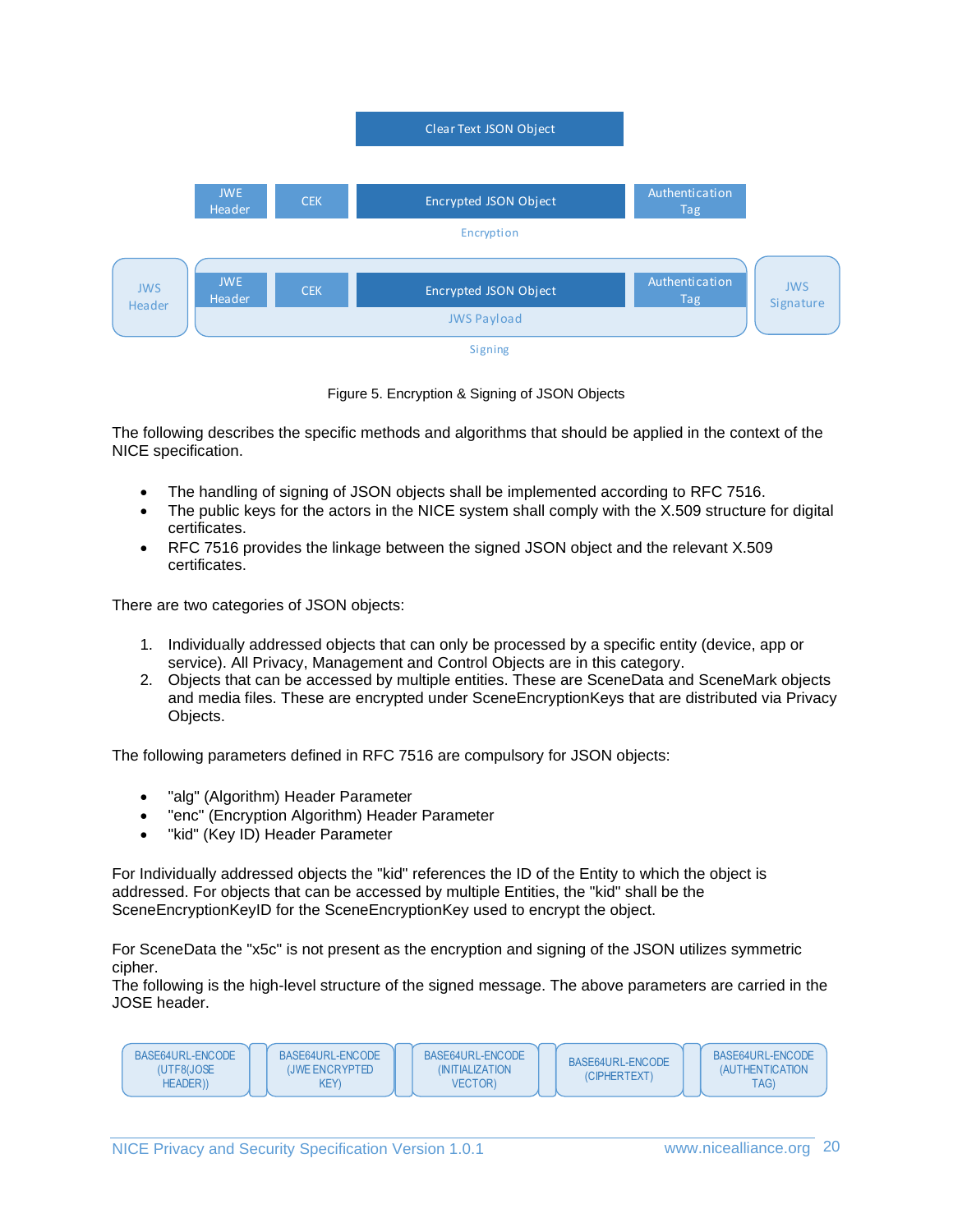#### Figure 6. Structure of an Encrypted JSON Object

For the individually addressed objects the following settings shall be used:

- "alg":"ECDH-ES+A256KW"
- "enc":"A256GCM"

or alternatively the following setting shall be used (if required by regulation):

- "alg":"SM2+SM4"
- "enc":"SM4"

For JSON objects carrying SceneData and SceneMarks the following settings shall be used:

- "alg":"A256KW"
- "enc":"A256GCM"

or alternatively the following setting shall be used (if required by regulation):

- "alg":"SM4"
- "enc":"SM4"



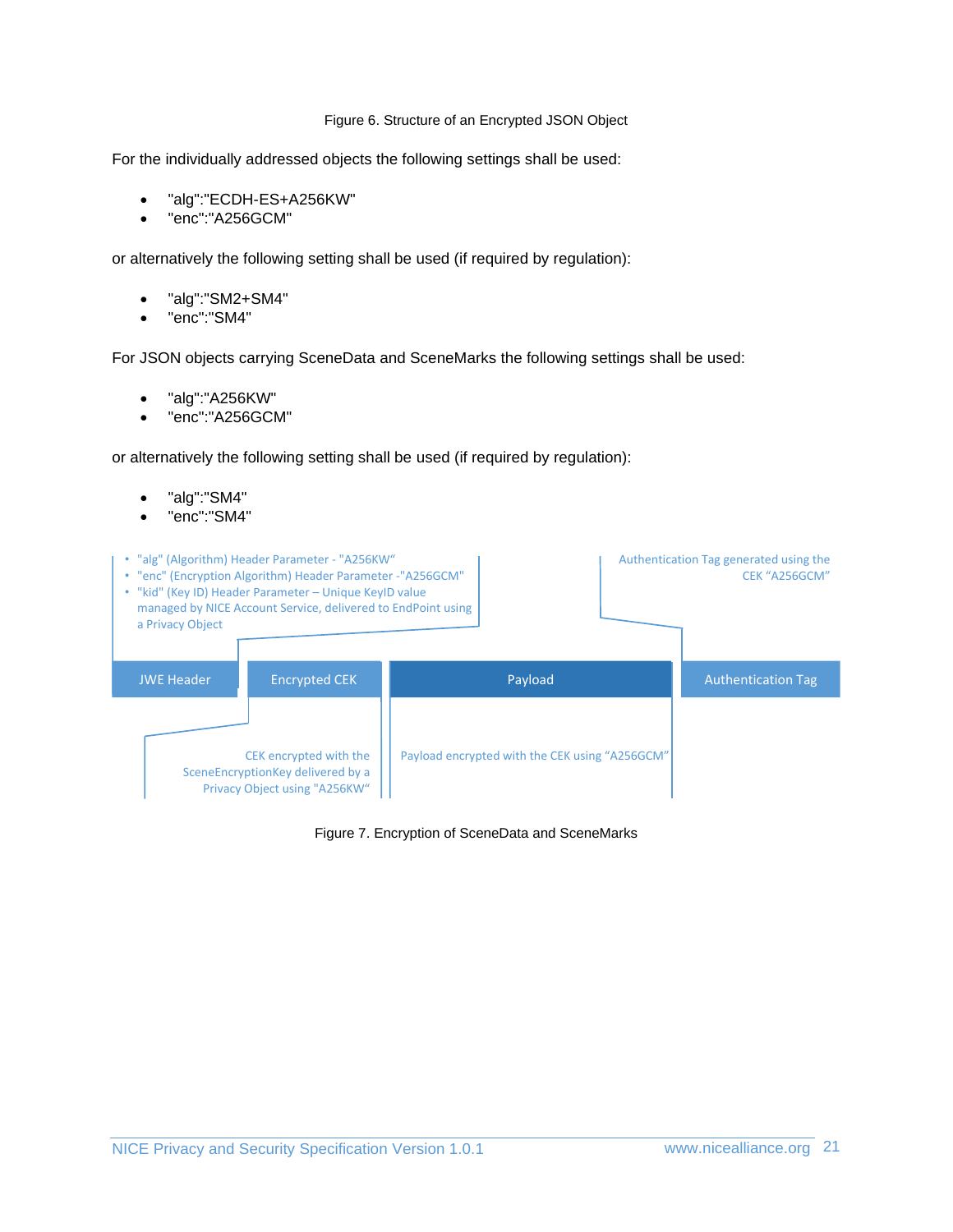| • "alg" (Algorithm) Header Parameter - "ECDH-ES+A256KW"<br>• "enc" (Encryption Algorithm) Header Parameter -"A256GCM"<br>• "kid" (Key ID) Header Parameter - EndPointID Private Key |                                                                             |                                                | Authentication Tag generated using the<br><b>CEK "A256GCM"</b> |
|-------------------------------------------------------------------------------------------------------------------------------------------------------------------------------------|-----------------------------------------------------------------------------|------------------------------------------------|----------------------------------------------------------------|
| <b>JWE Header</b>                                                                                                                                                                   | <b>Encrypted CEK</b>                                                        | Payload                                        | <b>Authentication Tag</b>                                      |
|                                                                                                                                                                                     | CEK encrypted with the Public Key of the<br>EndPoint using "ECDH-ES+A256KW" | Payload encrypted with the CEK using "A256GCM" |                                                                |

Figure 8. Encryption of Privacy, Management and Control Objects

The choice of algorithm is determined by the entity acting as the NICE License Authority.

The specific definitions of the ECDH-ES, A256KW and A256GCM algorithms can be found in RFC 7518 . The definitions of the SM2 and SM4 algorithms are available from CNNIC.

Any message which indicates a different algorithm from the above shall be rejected as an invalid message.

The key used to wrap the SceneEncryptionKey is identified by the value defined by "kid".

- These SceneEncryptionKeys are carried in the Privacy Objects and the "kid" is a unique value in the context of a single Privacy Management Service.
- Certain fields in the security objects must be accessible when the JSON object is encrypted.
- These are carried in the protected header section of the JSON object (according to the JWE specification, these are covered by the authentication tag of the object but are not encrypted).
- These fields are indicated in the JSON schemas for the JSON security objects

All Management, Control and Privacy Objects shall be signed by the party issuing these objects. SceneData and SceneMark objects may be signed by the entity that generates the object. This is set by the Encryption field in the SceneMode object used to configure the SceneMode for a Node.

| "alg" (Algorithm) Header Parameter - "ES256"<br>"x5c" (X.509 Certificate Chain) Header Parameter - contains<br>the X.509 public key certificate or certificate chain<br>[RFC5280] corresponding to the key used to digitally sign<br>the JWS |                                                                                                                 | Authentication Tag generated using the<br>Public Key in the X.509 Certificate Chain &<br>the ES256 algorithm |                           |
|----------------------------------------------------------------------------------------------------------------------------------------------------------------------------------------------------------------------------------------------|-----------------------------------------------------------------------------------------------------------------|--------------------------------------------------------------------------------------------------------------|---------------------------|
| <b>JWE Header</b>                                                                                                                                                                                                                            | <b>JWE Encrypted Object Including JWE Header &amp; Tag</b>                                                      |                                                                                                              | <b>Authentication Tag</b> |
|                                                                                                                                                                                                                                              | Complete Encrypted Object including Header, Encrypted CEK, Encrypted<br><b>Payload &amp; Authentication Tag</b> |                                                                                                              |                           |

Figure 9. Signing of Privacy, Management, Control Objects, SceneData and SceneMarks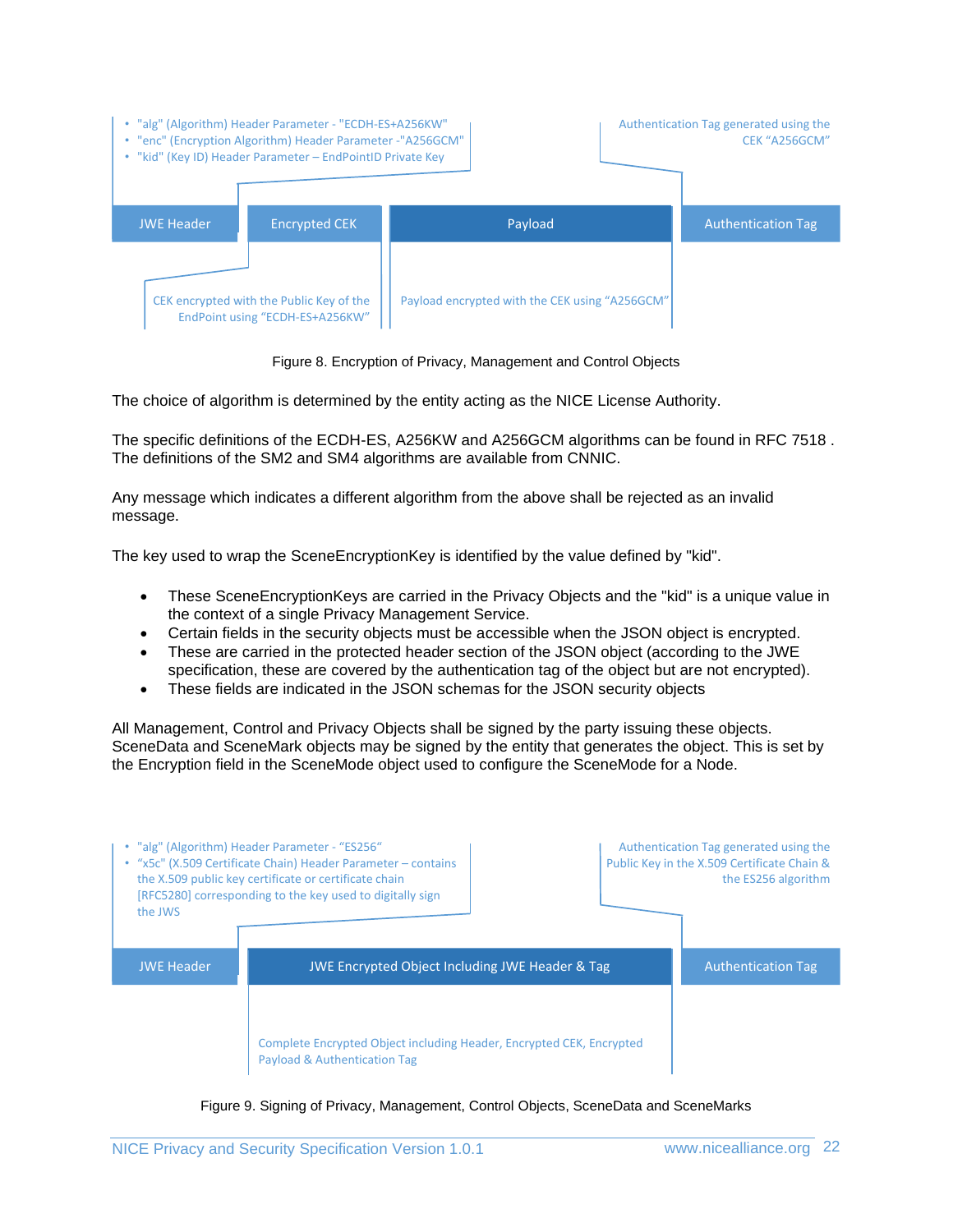The following parameters defined in RFC 7515 are compulsory for JSON objects:

- "alg" (Algorithm) Header Parameter
- "x5c" (X.509 Certificate Chain) Header Parameter

# <span id="page-22-0"></span>**9. Chaining SceneMarks and SceneData**

A SceneMark shall be generated according to the configuration defined by the SceneMode. A Node may be configured by its SceneMode to receive SceneMarks from other Nodes and may add additional data fields to the SceneMark. A SceneMark may be constructed over time by different systems. The SceneMark may be referenced to years after the original SceneData was captured. For example, if a particular Scene has high importance and a new algorithm becomes available it may make sense to append the output of the new algorithm to the existing SceneMark for that scene.

It may also be important to be able to track which systems have added which data to the SceneMark and to ensure that no system has altered the SceneMark.

The Device capturing the SceneData may sign the SceneData to prove that no subsequent system has altered the original SceneData. The SceneMode for the Node defines whether the SceneData shall be signed and encrypted.

The device may have a motion detection capability. On detection of motion, the device creates a SceneMark which contains the time and a reference to the video file containing what triggered the motion detection. This video itself may be signed and the SceneMark generated by the device is signed with the device's private key. A different system may then process the video and SceneMark to recognize a face in the video. This system may generate a new SceneMark with the identity of the face to the SceneMark. This new SceneMark may reference the old SceneMark as a "ChildSceneMark" and store a hash of the ChildSceneMark's hash. Multiple ChildSceneMarks may be referenced in the SceneMark. In this case the Hash stored in the SceneMark is the Hash for the authentication tags for the Child SceneMarks in the order that the ChildSceneMarks are listed in the SceneMark.

A party wishing to verify the origin of the data in the SceneMarks is able to verify that the first Device generated the first SceneMark and the second Device generated the second SceneMark.

**RFC 7515** defines a signing of a JSON data structure.

- Using this method a sequence of signatures can be created which enable first party to sign a JSON structure.
- A second party can then include the signature generated by the first party into a JSON structure that incorporates additional SceneData to the first set of SceneData in the SceneMark.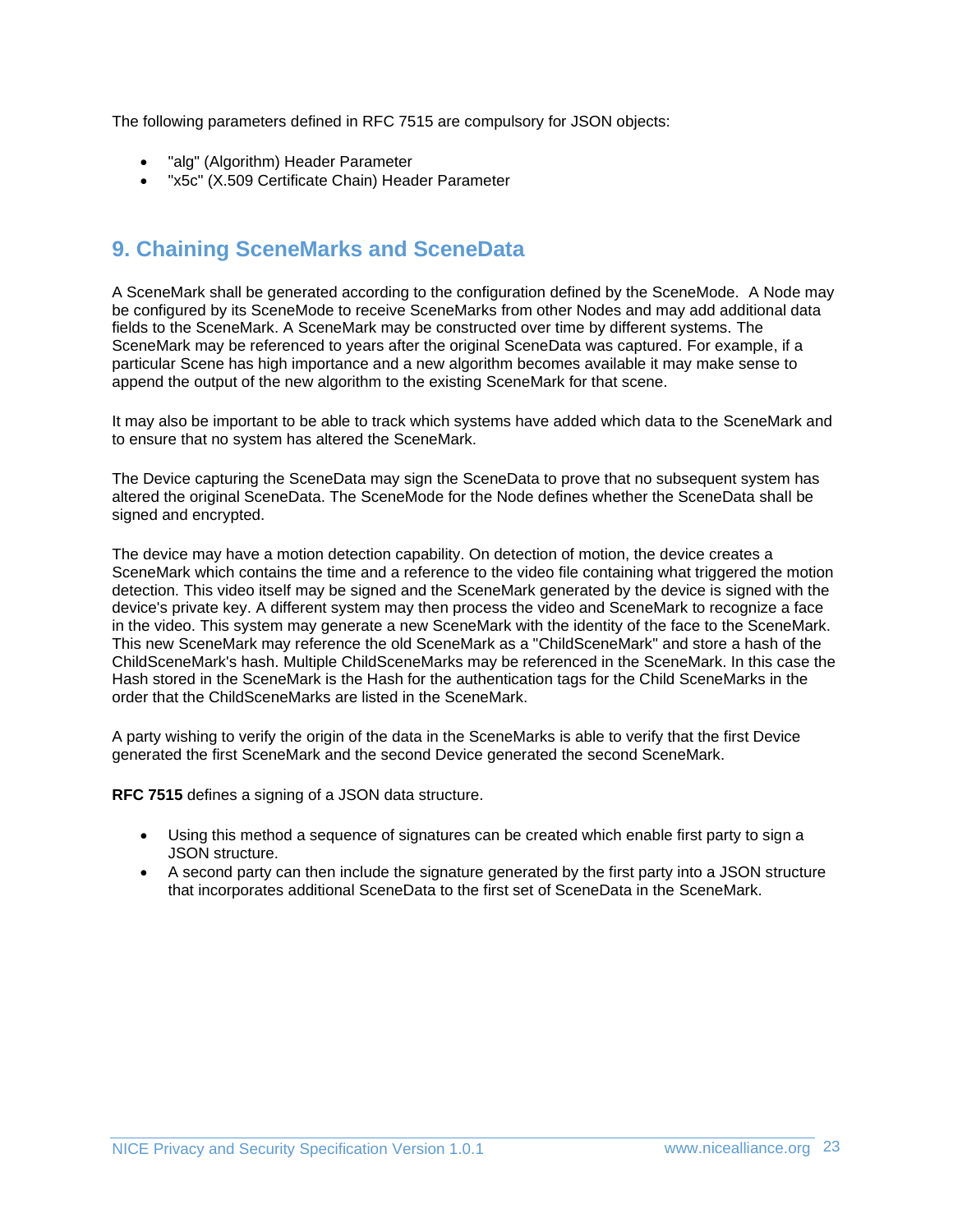

Figure 10 Chaining of SceneMarks

## <span id="page-23-1"></span><span id="page-23-0"></span>**10. Management API**

### 10.1. SetPrivacyObject

#### **Function**

The App and Device must have the API to accept the Privacy object configuration.

The "SetPrivacyObject" sets the Privacy Object in either the Device or App. This API overwrites the settings previously configured with this API.

#### **Protocol(s) Used to Make Calls**

MQTT

WebAPI

#### **Direction**

| Caller | NICEAS                |
|--------|-----------------------|
| Callee | APP.<br><b>DEVICE</b> |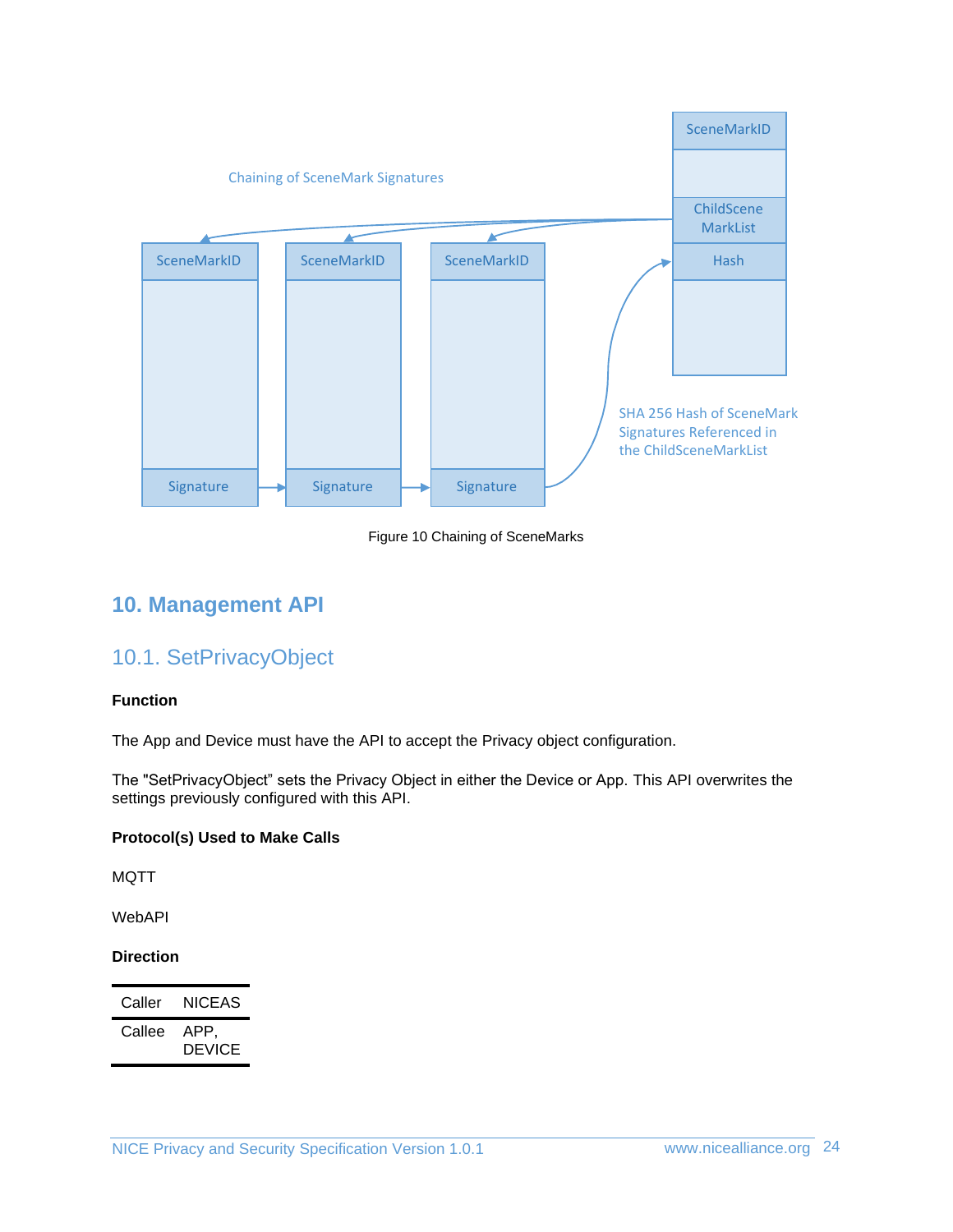#### **Request**

Privacy Object

#### **Acknowledgement Parameters**

Empty

# <span id="page-24-0"></span>10.2. GetPrivacyObject

#### **Function**

The Device or App shall be capable of requesting the Privacy Object configuration form the NICE Account Server. The Device or App may request the Privacy Object by referencing the SceneEncryptionKeyID carried in the Privacy Object or the PrivacyObjectID for the PrivacyObject.

#### **Protocol(s) Used to Make Calls**

MQTT

WebAPI

#### **Direction**

| Caller | DEVICE.<br>APP |
|--------|----------------|
| Callee | NICEAS         |

#### **Request**

PrivacyObjectID

#### **Acknowledgement Parameters**

Privacy Object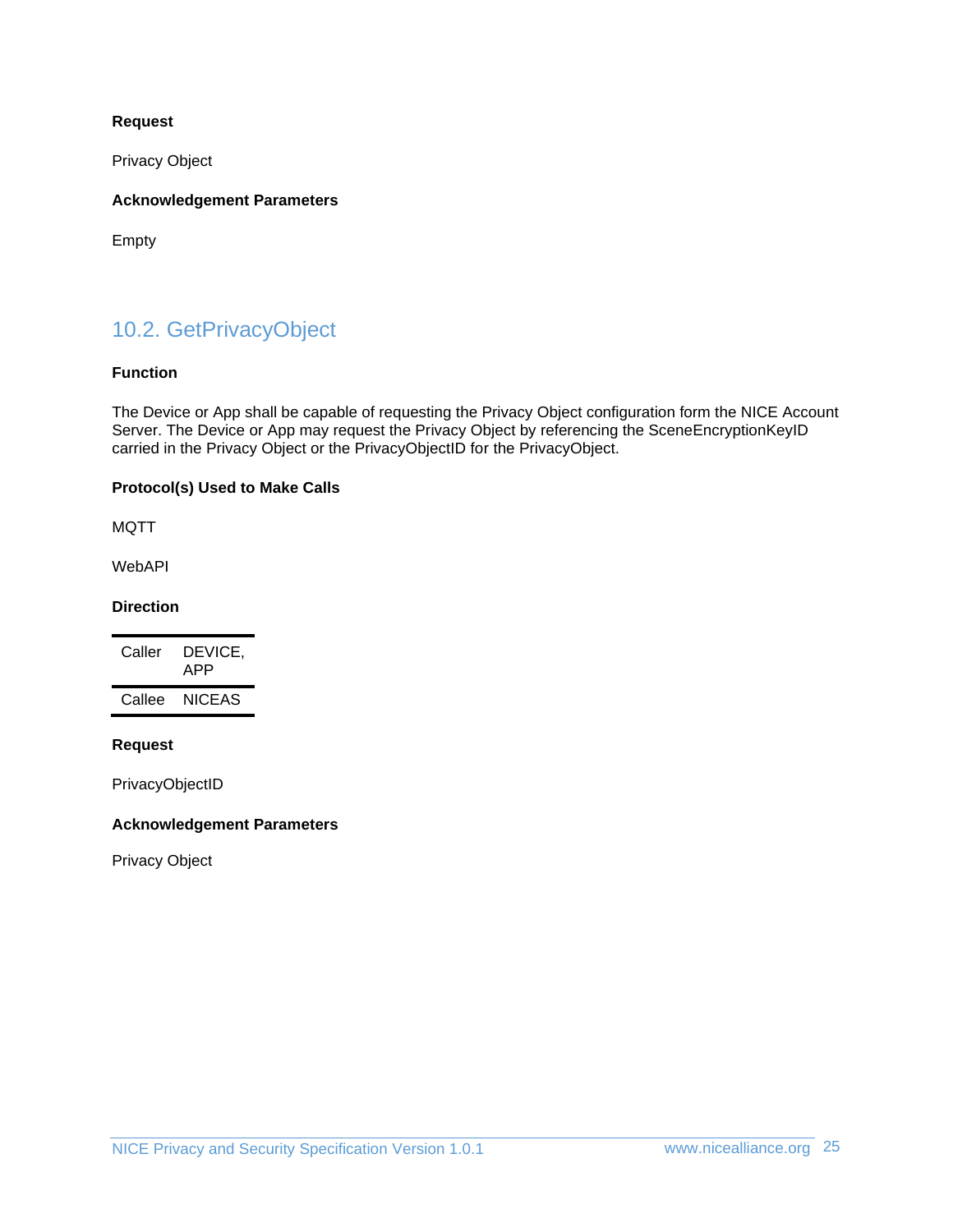# <span id="page-25-0"></span>10.3. DeletePrivacyObject

#### **Function**

The App and Device must have the API to accept the Privacy Object deletion.

The "DeletePrivacyObject" shall delete the Privacy Object corresponding to the PrivacyObjectID in either the Device or App if the Object is present in the Entity.

#### **Protocol(s) Used to Make Calls**

MQTT

WebAPI

#### **Direction**

| Caller | NICEAS                |
|--------|-----------------------|
| Callee | APP.<br><b>DEVICE</b> |

#### **Request**

PrivacyObjectID

#### **Acknowledgement Parameters**

Empty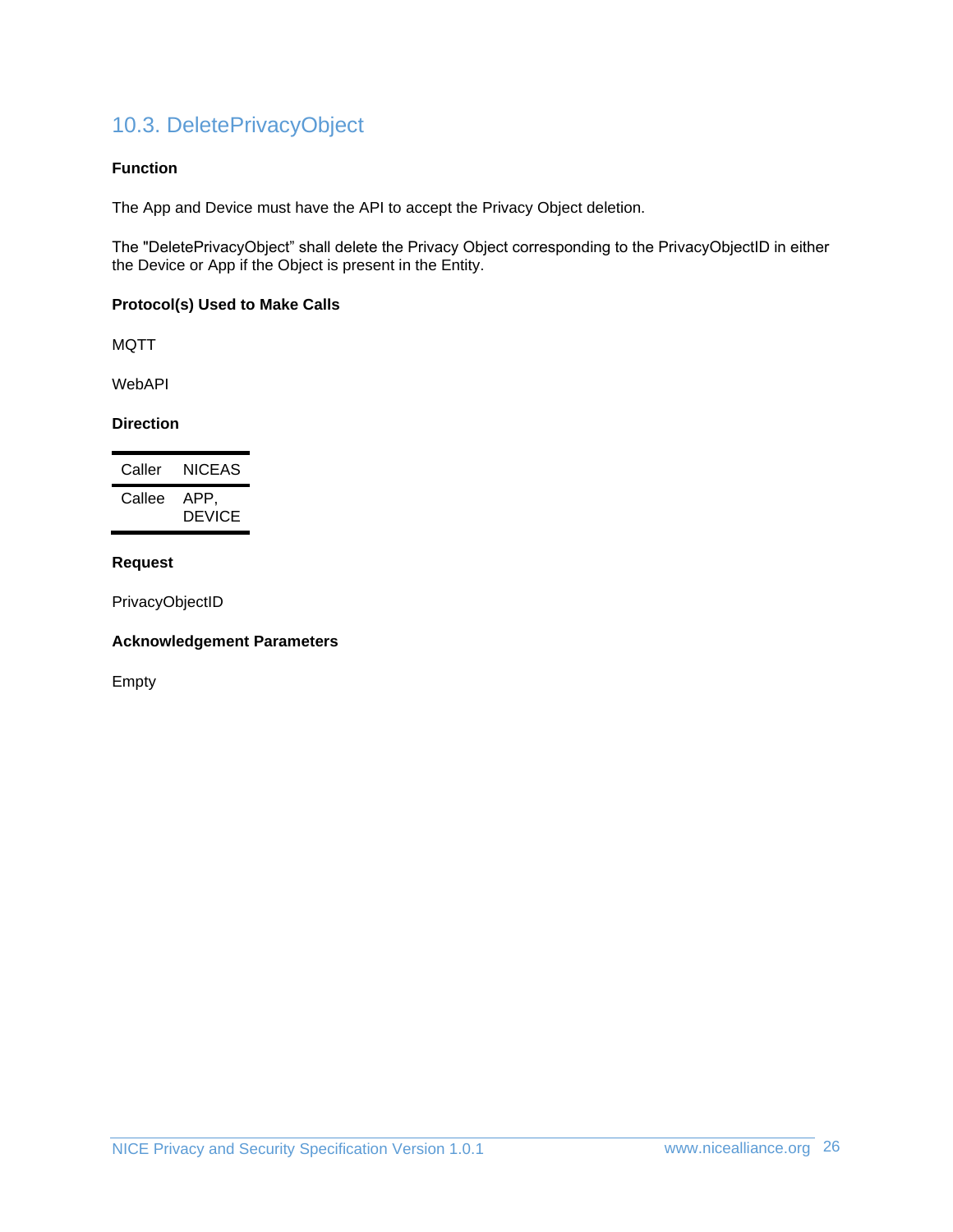# <span id="page-26-1"></span><span id="page-26-0"></span>**11. Data Objects**

# 11.1. Privacy Object

The following code block is the **JSON schema** for the **Privacy Object**. The SceneEncryptionKey that is carried in the object is the actual SceneEncryptionKey value that is used to encrypt or decrypt the encrypted SceneData or SceneMarks. The SceneEncryptionKeyID provided in the Privacy Object shall correspond to the SceneEncryptionKeyID that is defined in the SceneMode for the encryption of SceneMarks or SceneData. The Device shall use this SceneEncryptionKeyID when requesting the Privacy Object corresponding to encrypted SceneData or SceneMarks.

The Privacy Object contains restrictions on processing that shall be enforced when either the SceneData or SceneMarks are decrypted.

In case of export or storage of SceneData or SceneMarks based on the decrypted SceneMark or SceneData, the Privacy Object defines whether these shall be encrypted or not and with which SceneEncryptionKey the output shall be encrypted. These are defined in the Storage and Export structures within the Privacy Object.

Where a Device is generating SceneMarks or SceneData, the SceneMode shall define whether encryption is required and the SceneEncryptionKeyID that shall be used for encryption. The Device shall ensure that it either has a valid Privacy Object stored on the device which corresponds to the SceneEncryptionKeyID or shall request the Privacy Object from the NICEAS Privacy Server using the SceneEncryptionKeyID as a reference. The Device shall use the SceneEncryptionKey that corresponds to the SceneEncryptionKeyID that is delivered in the SceneEncryptionKey field in the Privacy Object.

The entities which consume SceneData and SceneMarks shall use the SceneEncryptionKey in the Privacy Object to decrypt encrypted SceneData and SceneMarks.

#### **Privacy Object**

```
{
     "$schema": "http://json-schema.org/draft-06/schema#",
 "type": "object",
 "title": "Privacy",
     "description": "Used to distribution of SceneEncryptionKeys and rules for the 
usage of SceneEncryptionKeys.",
     "properties": {
         "Version": {
             "type": "string",
             "enum": [
                 "1.0"
 ]
         },
         "EndPointID": {
             "type": "string",
             "description": "Identity of client that is being enabled to access the 
data"
         },
         "PrivacyObjectID": {
             "type": "string",
             "description": "Unique ID of Privacy Object issued by Privacy Management 
Service"
         },
         "StartDateTime": {
            "type": "string",
```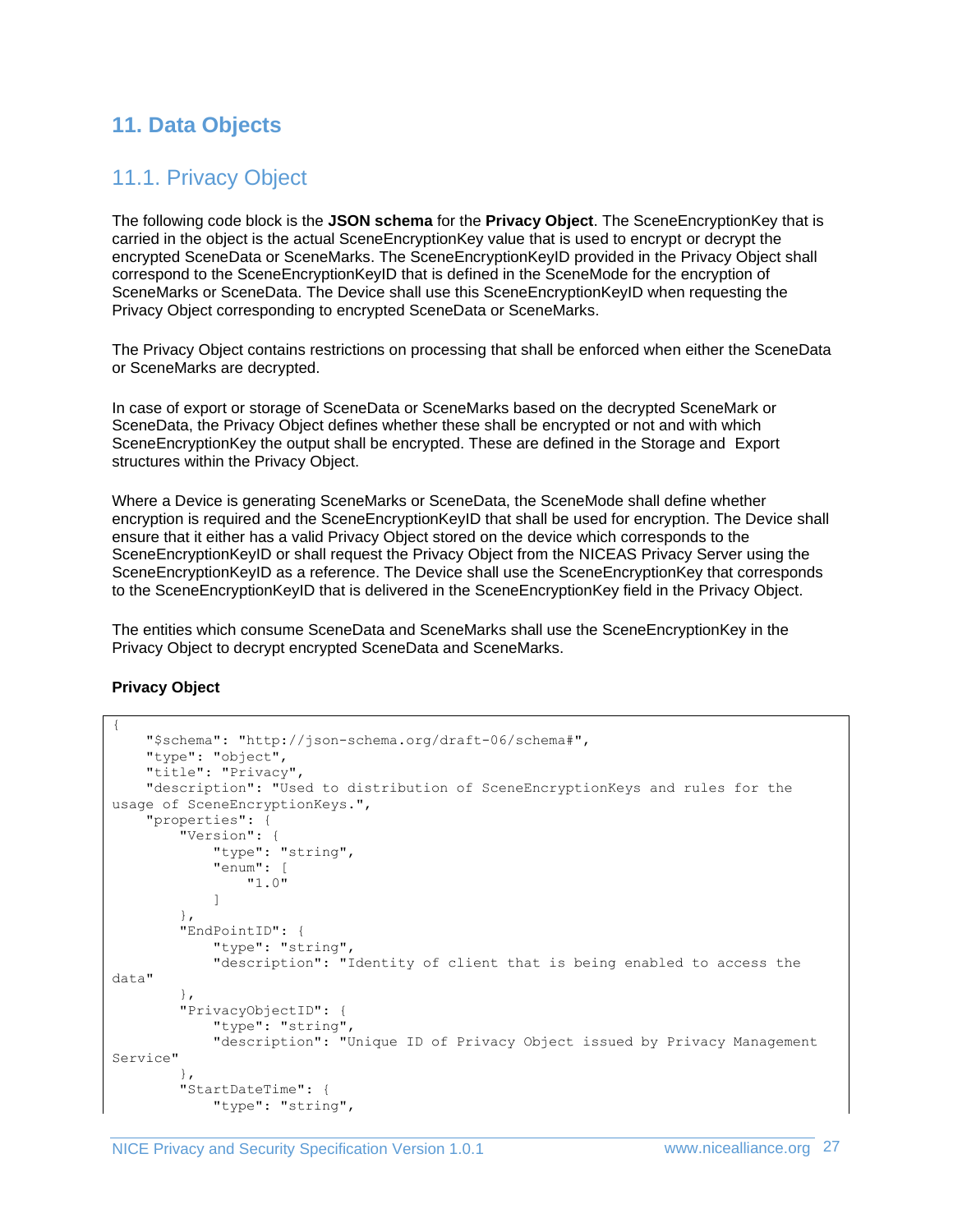```
 "description": "Date and Time from when object may be processed."
 },
 "EndDateTime": {
             "type": "string",
             "description": "Time from which the object is no longer valid and may 
longer be processed."
        },
         "UsageCount": {
             "type": "number",
             "description": "Number of times the SceneEncryptionKey may be used to 
decrypt SceneMarks or SceneData. If this field is present the Privacy Agent shall 
track the usage of the SceneEncryptionKey carried in this object and ensure that it is 
not used more than this number of times.
 },
 "StorageRule": {
             "type": "object",
             "description": "Rules governing storage of Data",
             "properties": {
                 "StorageAllowed": {
                     "type": "boolean",
                    "description": "If TRUE Data may be stored."
                 },
                 "EnforceEncryption": {
                     "type": "boolean",
                    "description": "Encryption Required to Store Data"
 },
                 "SceneEncryptionKeyID": {
                    "type": "string",
                   "description": "ID of SceneEncryptionKey used to encrypt stored 
Data"
                 },
                "SceneEncryptionKey": {
                    "type": "string",
                   "description": "Encryption SceneEncryptionKey used to encrypt any 
stored Data"
 }
 },
             "required": [
                 "StorageAllowed",
                 "EnforceEncryption"
 ]
         },
         "Export Rule": {
             "type": "object",
             "description": "Rules concerning forwarding of Scene Data",
             "properties": {
                 "ExportAllowed": {
                    "type": "boolean",
                   "description": "If TRUE Data may be exported"
                 },
                 "EnforceEncryption": {
                     "type": "boolean",
                    "description": "If TRUE then Data must be encrypted using supplied 
key."
                 },
                 "SceneEncryptionKeyID": {
                     "type": "string",
                   "description": "ID of key to be used to encrypt exported Data."
 },
                "SceneEncryptionKey": {
                    "type": "string",
                   "description": "Key to be used to encrypt exported Data."
 }
```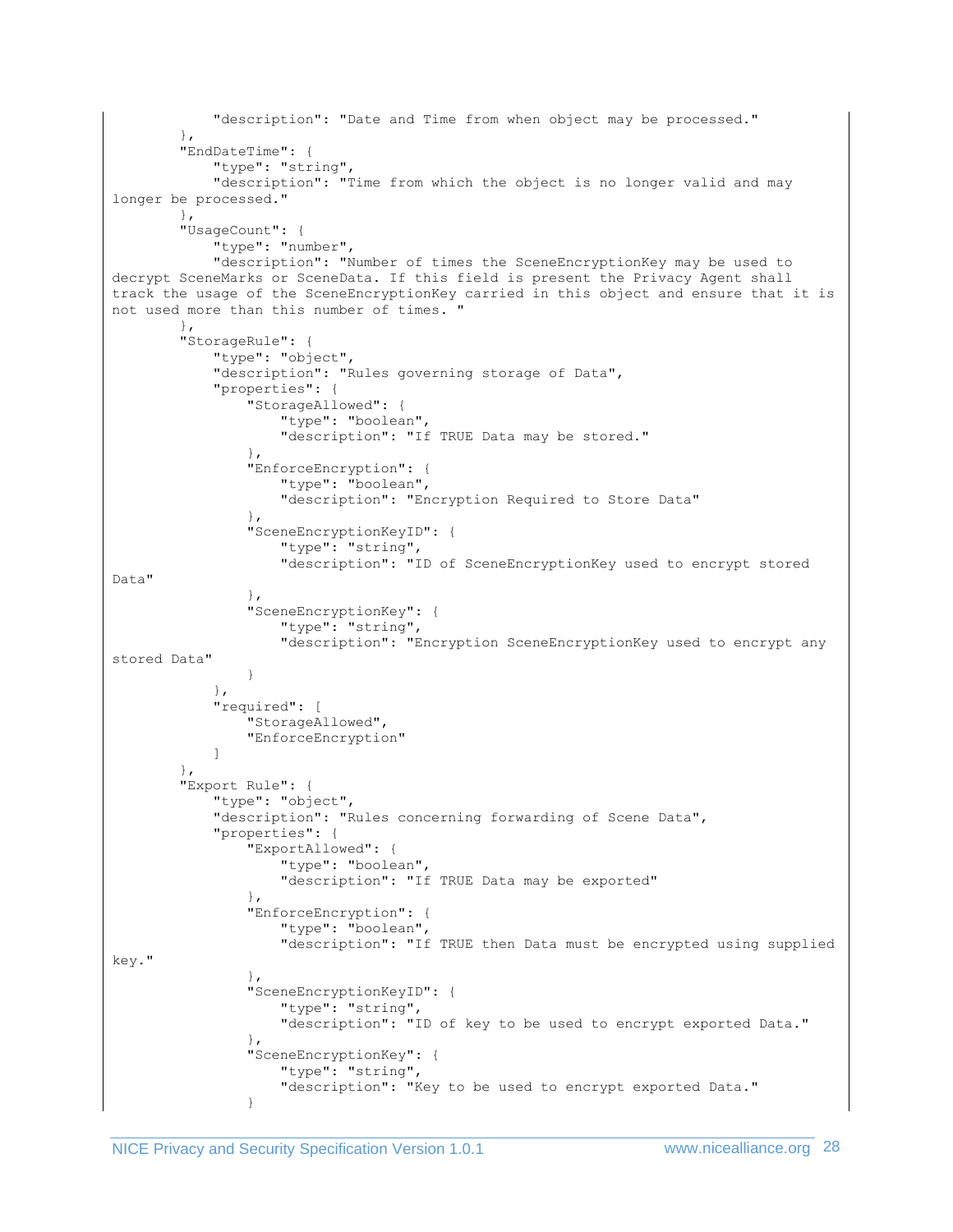```
 },
             "required": [
                 "ExportAllowed",
                 "EnforceEncryption"
 ]
         },
         "MaskedItems": {
             "type": "array",
             "description": "Items to be obscured or removed from output Data. For 
example if = Face then faces shall be blurred or blanked out in the images or video in 
the SceneData ",
             "uniqueItems": true,
             "items": {
                "type": "string",
                 "enum": [
                     "Face",
                    "Human",
                    "Animal",
                    "Vehicle",
                    "Label",
                    "Text/Logo/QRCode",
                    "Custom"
 ]
 }
         },
         "AnalysisRules": {
             "type": "array",
             "description": "Restrictions on analysis that may be performed on the 
data. For example if set to FaceOnly then only Face Detection, Recognition or 
Characteristic may be performed. ",
             "uniqueItems": true,
             "items": {
                 "type": "string",
                 "enum": [
                     "NoAnalysisAllowed",
                    "FaceOnly",
                    "HumanOnly",
                    "VehicleOnly",
                    "AnimalOnly",
                    "LabelOnly",
                    "Text/Logo/QRCodeOnly",
                    "CustomOnly"
 ]
            }
        },
         "SceneEncryption": {
             "type": "object",
             "description": "Object containing SceneEncryptionKey and 
SceneEncryptionKey ID that is used to encrypt or decrypt data. In the case of a Device 
receiving data this SceneEncryptionKey is used to decrypt the data, inc the case that 
the Device is generating new SceneData or SceneMarks this SceneEncryptionKey is used 
to encrypt the data.",
             "properties": {
                 "SceneEncryptionKeyID": {
                    "type": "string"
 },
                 "SceneEncryptionKey": {
                     "type": "string"
 }
             },
             "required": [
                 "SceneEncryptionKeyID",
                 "SceneEncryptionKey"
```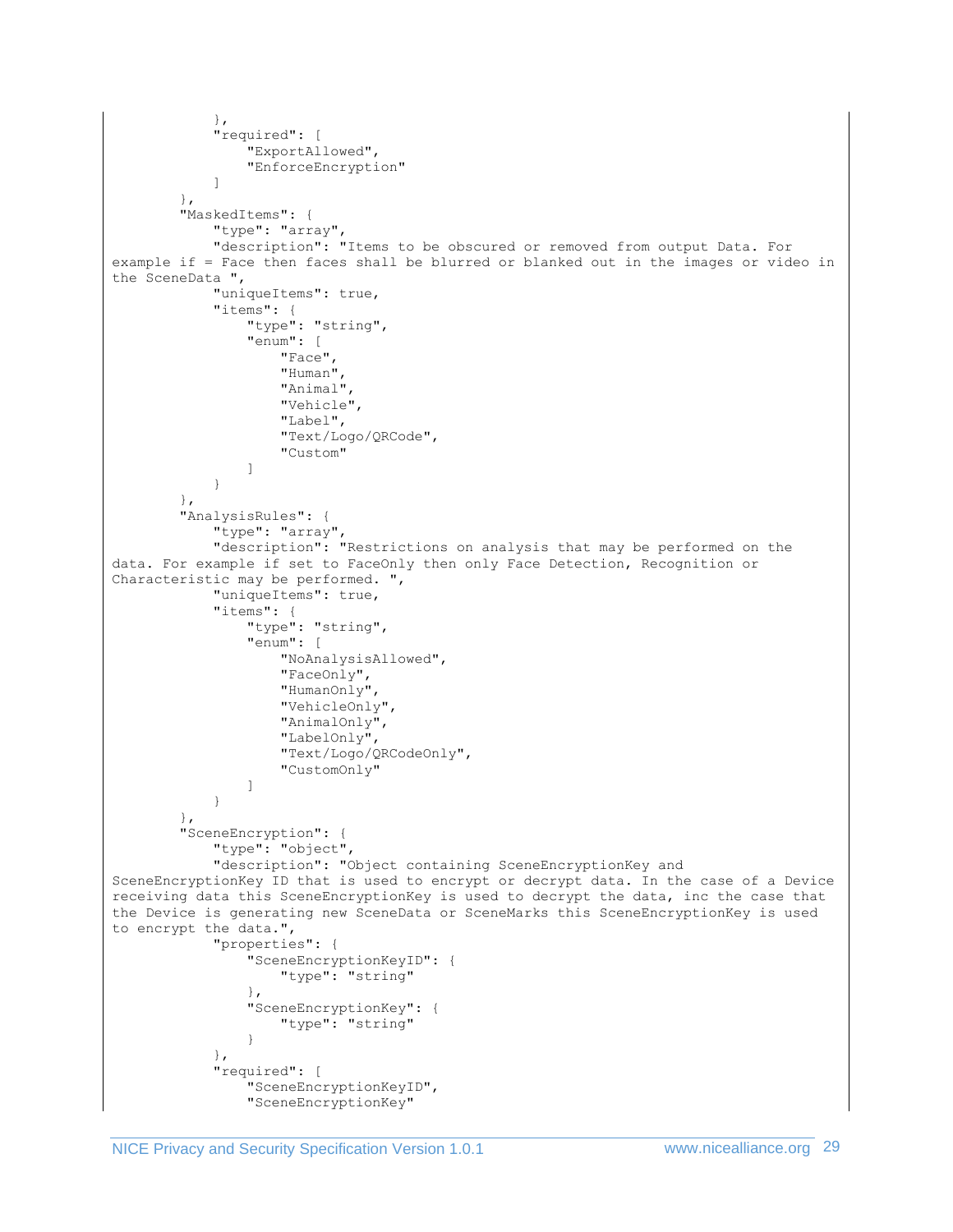```
 ]
         },
         "Authentication": {
              "type": "boolean",
              "description": "If true then the device or node shall use its private key 
to authenticate SceneData and SceneMarks."
         }
     },
     "required": [
         "PrivacyObjectID",
         "StartDateTime",
         "EndDateTime",
         "Authentication",
         "EndPointID",
         "Version"
     ]
}
```
# <span id="page-29-0"></span>11.2. DeviceSeller Object

The DeviceSeller Object describes the data that is provided by the Device Seller to the NICELA.

#### **DeviceSeller Object**

```
{
     "$schema": "http://json-schema.org/draft-06/schema#",
     "type": "object",
     "title": "DeviceSeller",
     "properties": {
         "Version": {
             "type": "string",
             "enum": [
                 "1.0"
 ]
         },
         "ManufacturerID": {
             "type": "string"
         },
         "ModelType": {
             "type": "string"
         },
         "DeviceSellerID": {
             "type": "string"
         },
         "DeviceID": {
             "type": "string"
         }
     },
     "required": [
         "ManufacturerID",
         "ModelType",
         "DeviceSellerID",
         "DeviceID",
         "Version"
     ]
}
```